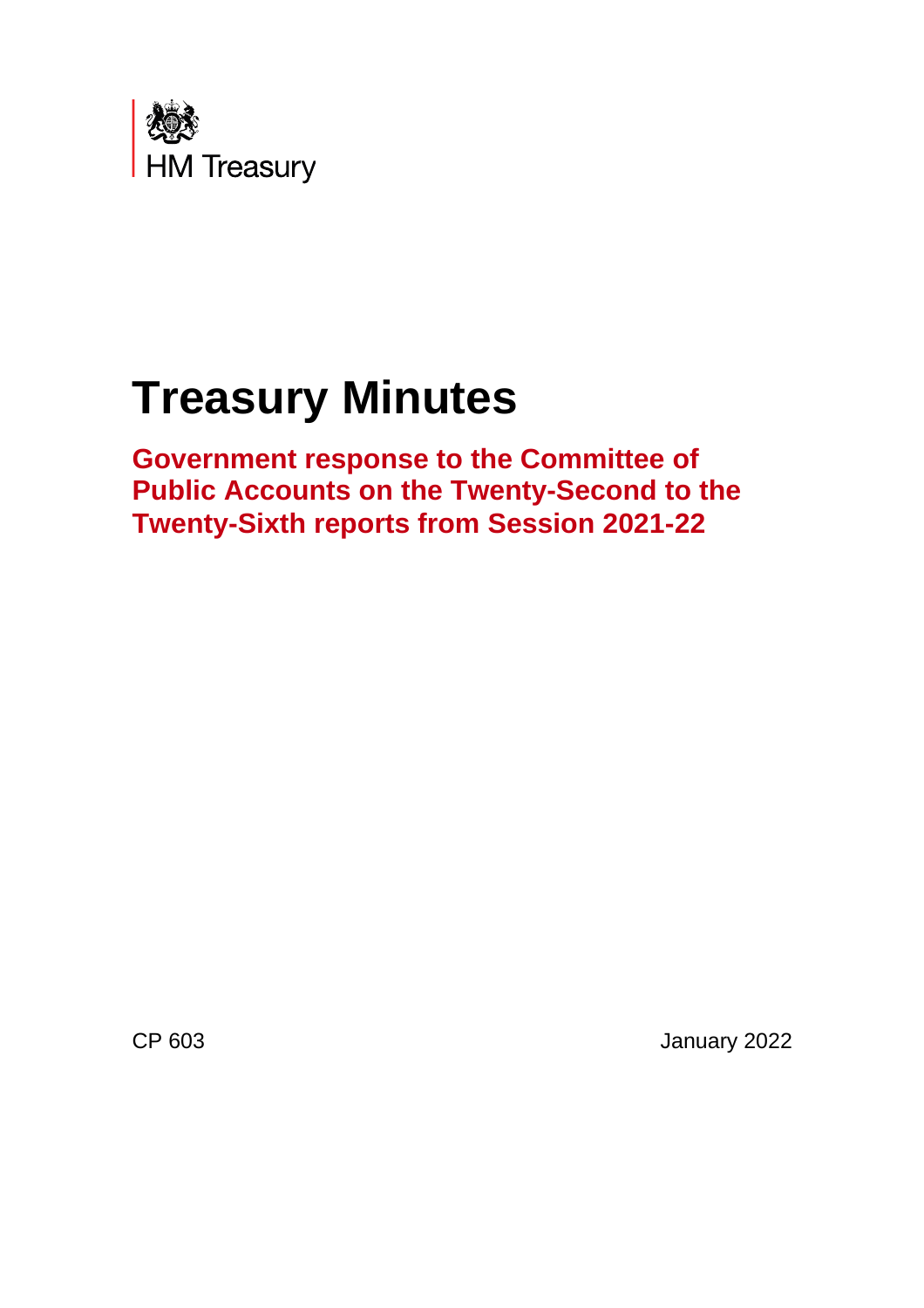

# **Treasury Minutes**

Government response to the Committee of Public Accounts on the Twenty-Second to the Twenty-Sixth reports from Session 2021-22

Presented to Parliament by the Exchequer Secretary to the Treasury by Command of Her Majesty

January 2022

CP 603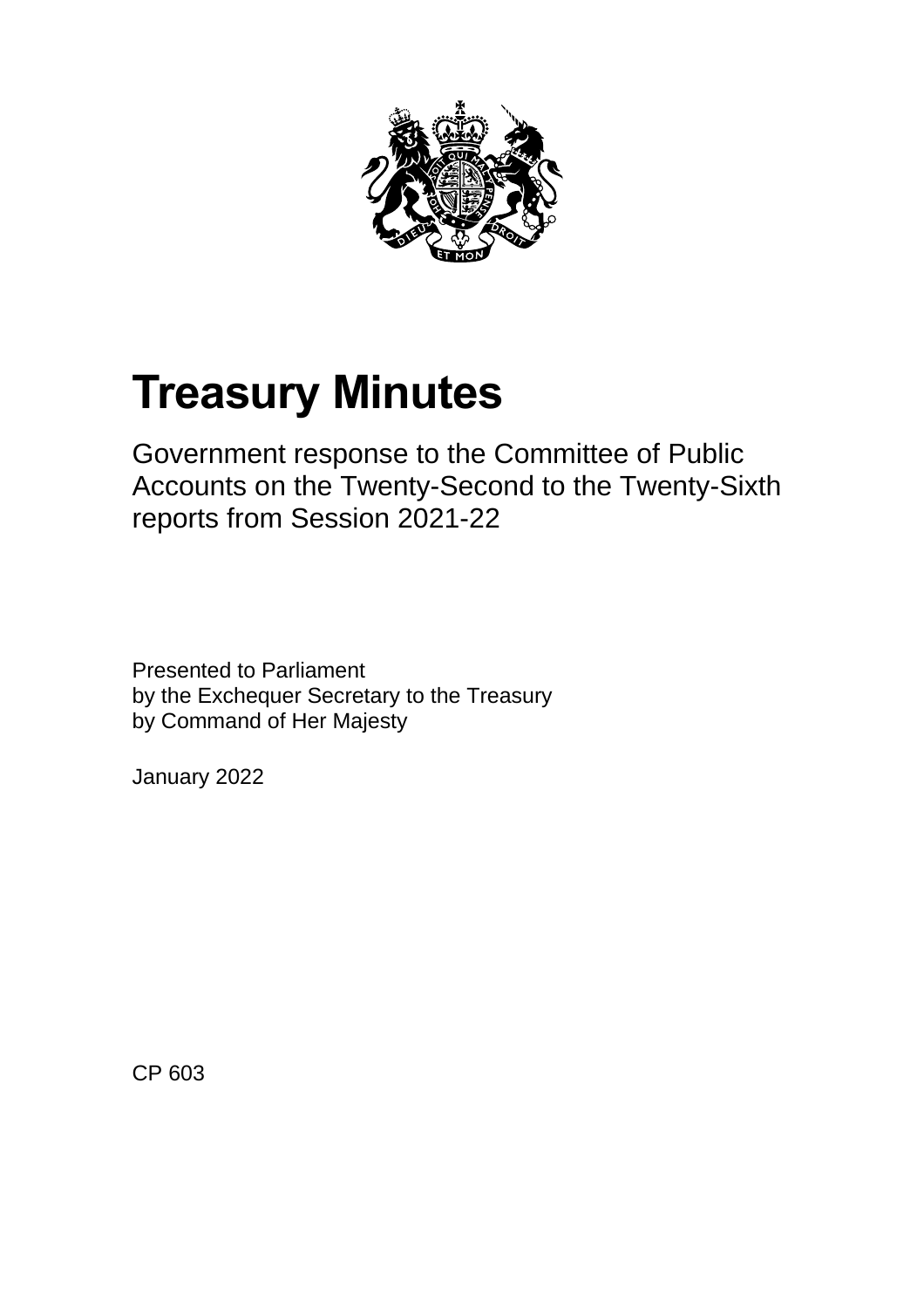

© Crown copyright 2022

This publication is licenced under the term of the Open Government Licence v.3.0 except where otherwise stated. To view this licence, visit [nationalarchives.gov.uk/doc/open-government-licence/version/3.](http://www.nationalarchives.gov.uk/doc/open-government-licence/version/3)

Where we have identified any third party copyright information, you will need to obtain permission from the copyright holders concerned.

This publication is available at [www.gov.uk/official-documents.](http://www.gov.uk/official-documents)

Any enquiries regarding this publication should be sent to us at: [public.enquiries@hmtreasury.gov.uk](mailto:public.enquiries@hmtreasury.gov.uk)

ISBN 978-1-5286-3138-9

E02711132

Printed on paper containing 75% recycled fibre content minimum.

Printed in the UK by HH Associates Ltd. on behalf of the Controller of Her Majesty's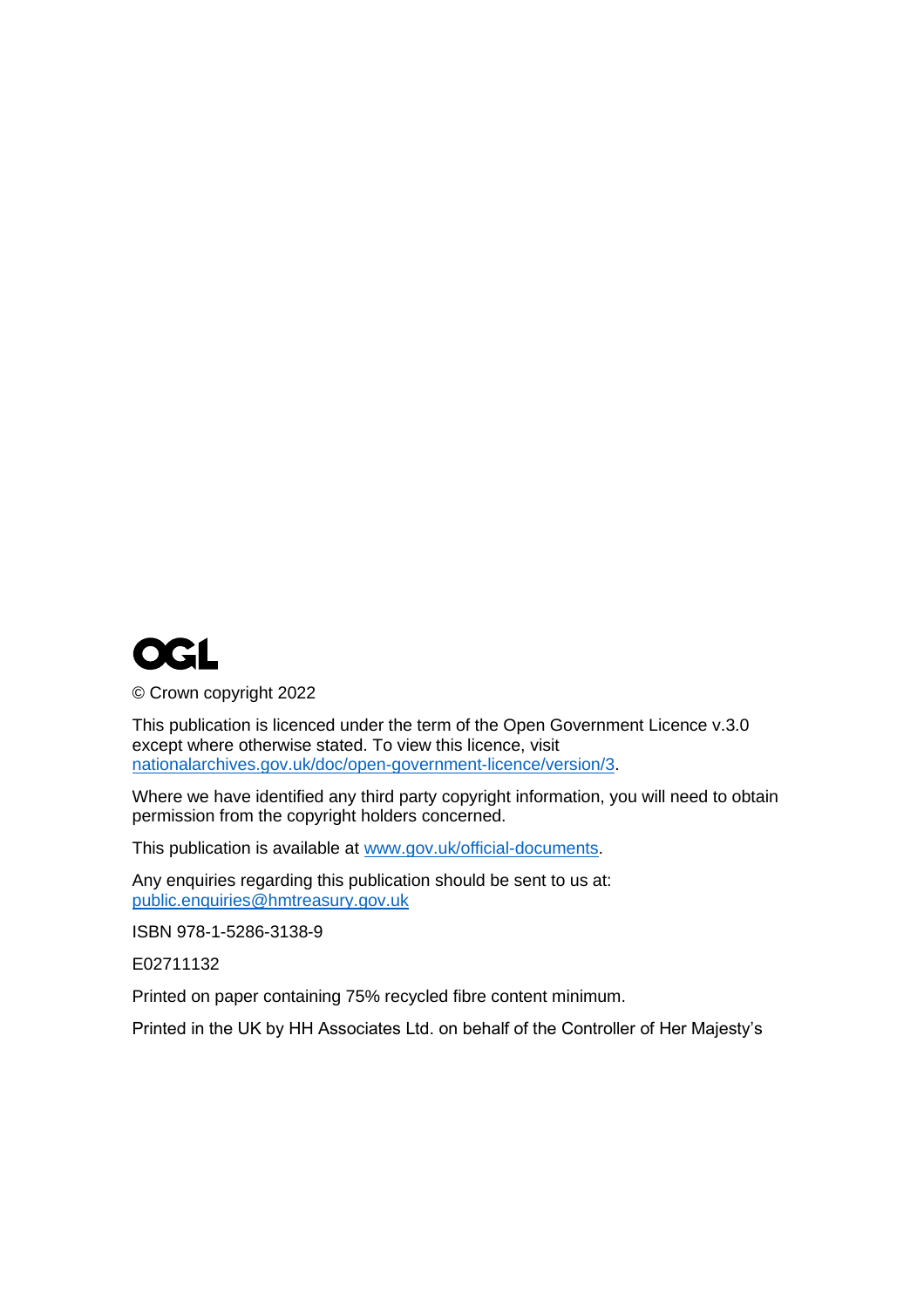# **Government response to the Committee of Public Accounts Session 2021-22**

| <b>Report Title</b>                                                                                                                                                                              | Page |
|--------------------------------------------------------------------------------------------------------------------------------------------------------------------------------------------------|------|
| Twenty-Second Report: Improving the performance of<br>major defence equipment contracts<br><b>Ministry of Defence</b>                                                                            | 2    |
| <b>Twenty-Third Report: Test and Trace Update</b><br>Department of Health and Social Care                                                                                                        | 8    |
| Twenty-Fourth Report: Crossrail – A progress update<br>Department for Transport                                                                                                                  | 13   |
| Twenty-Fifth Report: The Department for Work and Pensions'<br>Accounts 2020-21 – Fraud and Error in the benefits system<br>Department for Work and Pensions                                      | 17   |
| Twenty-Sixth Report: Lessons from Grensill Capital:<br>Accreditation to business support schemes<br>Department for Business, Energy & Industrial Strategy, HM Treasury,<br><b>Cabinet Office</b> | 22.  |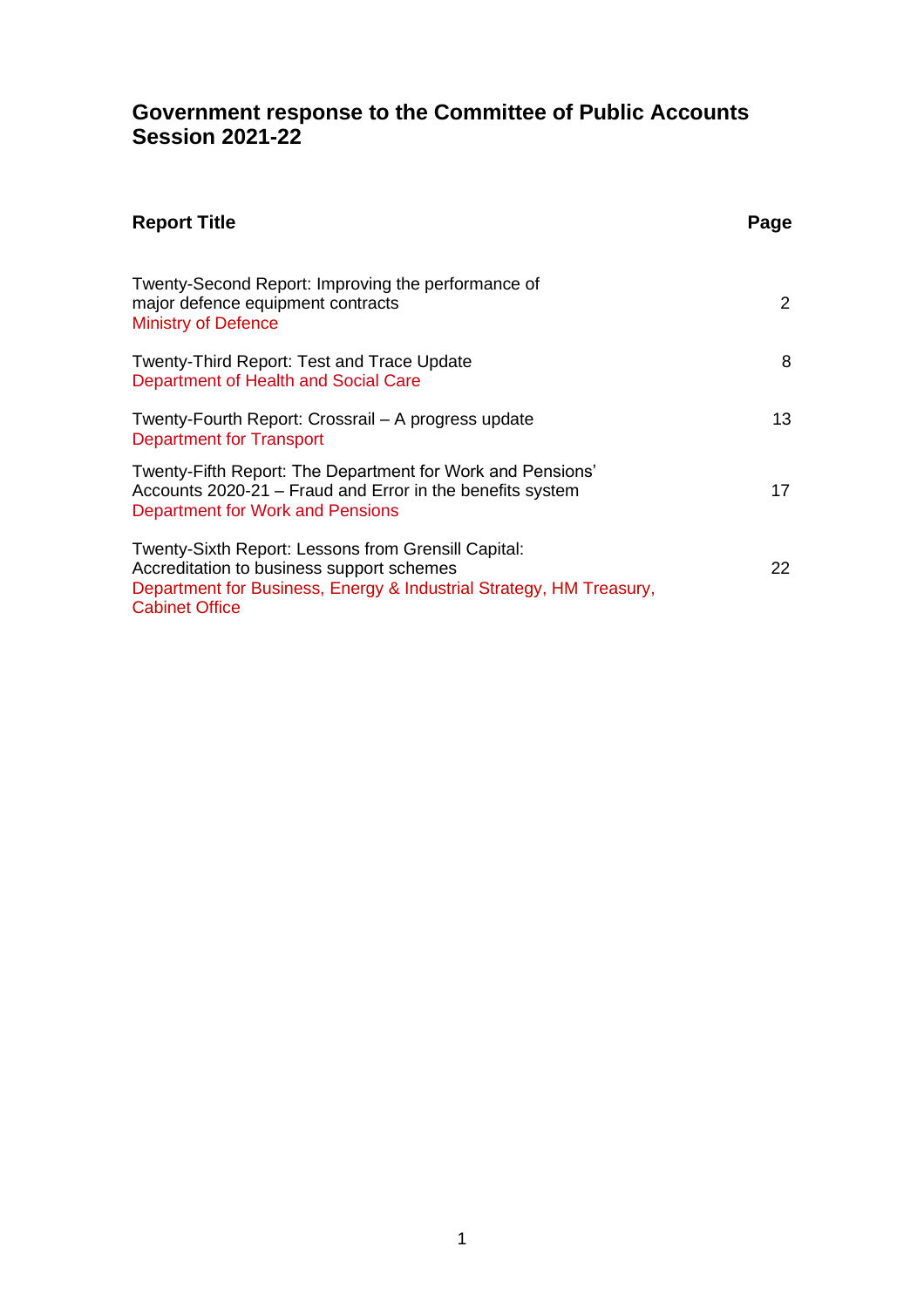# **Twenty-Second Report of Session 2021-22**

# **Ministry of Defence**

# **Improving the performance of major defence equipment contracts**

#### **Introduction from the Committee**

The Ministry of Defence (the Department) has been managing suppliers and delivering military equipment programmes critical to our national security for decades. There have been numerous reviews of defence procurement over the past 35 years, which have provided the Department with opportunities to take stock and learn from experience. We are therefore extremely disappointed and frustrated by the continued poor track record of the Department and its suppliers—including significant net delays of 21 years across the programmes most recently examined by the National Audit Office—and by wastage of taxpayers' money running into the billions. The Department is in a disadvantageous position because it relies on a limited specialist supplier base to meet its needs and at times lacks the skilled personnel to effectively manage the performance of these suppliers. Overall, we are very concerned that the Department—and ultimately the taxpayer—bears too much of the financial risks for failure.

Based on a report by the National Audit Office, the Committee took evidence on 12 July 2021 from the Ministry of Defence. The Committee published its report on 3 November 2021. This is the government's response to the Committee's report.

#### **Relevant reports**

- NAO report: [Improving the performance of major equipment contracts](https://www.nao.org.uk/wp-content/uploads/2021/06/Improving-the-performance-of-major-equipment-contracts.pdf) Session 2021-22 (HC 298)
- PAC report: [Improving the performance of major defence equipment contracts –](https://committees.parliament.uk/publications/7706/documents/80491/default/) Session 2021-22 (HC 185)

#### **Government response to the Committee**

*1: PAC conclusion: The Department's system for delivering major equipment capabilities is broken and is repeatedly wasting taxpayers' money.* 

*1: PAC recommendation: HM Treasury and the Cabinet Office—with experienced external input—should review the Department's model for delivering equipment capabilities, including assessing:* 

- *how the department holds suppliers to account for their performance.*
- *the culture and relationships between Senior Responsible Owners, end-users and delivery agents.*
- *how the Department undertakes technical risk assessments to arrive at cost and schedule estimates*

1.1 The government disagrees with the Committee's recommendations.

1.2 The Ministry of Defence (the department or MOD) recognises the challenges with delivering equipment capabilities, challenges which are not unique to UK Defence. There have been many wide-ranging reviews over the years culminating in the 2021 Integrated Review and Defence and Security Industrial Strategy. The department is clear that there is no single over-arching solution to the challenges but continues driving improvements across many areas which specifically include those the Committee has highlighted. This work is both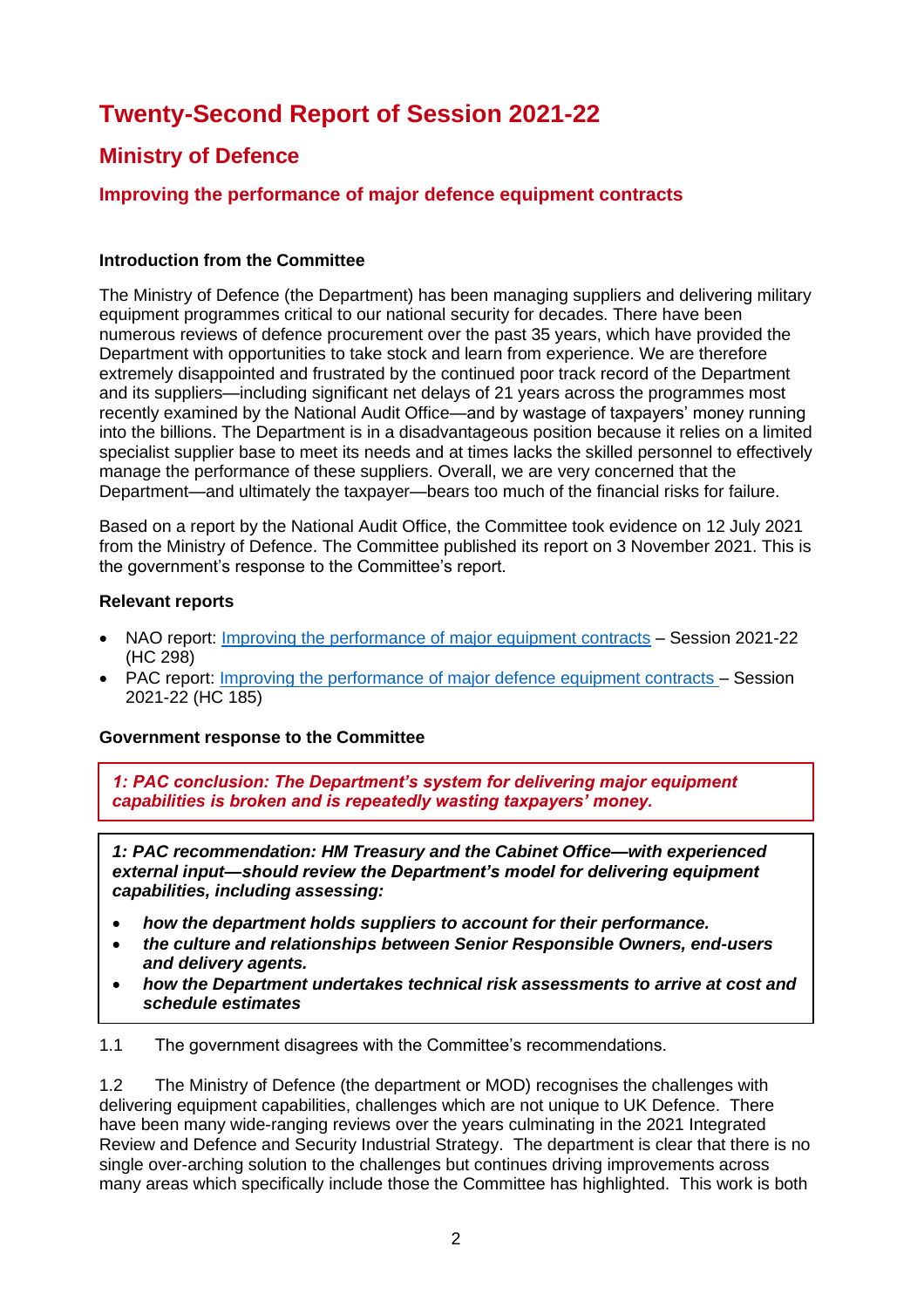supported and assured by HM Treasury and Cabinet Office including in specific programme reviews through the Major Projects Review Group. The department believes that it is more appropriate at this time to drive forward these improvements and continue to learn as issues emerge. Therefore, instead of a fundamental review, the department will consider conducting targeted reviews where it will add value to existing change programmes.

1.3 There are comprehensive governance arrangements and robust measures in place to ensure that contractors meet their obligations. As standard, contracts contain management clauses which are constantly monitored to ensure compliance and enable corrective action if necessary. Reviews into the performance of the largest and most important projects are undertaken at senior level through multiple channels across the department, including the Strategic Partnering Team and the Sourcing Council.

1.4 The department acknowledges that some senior responsible owners (SROs) feel they want greater influence over the relevant delivery agents, who operate and are held to account through their own framework documents and governance. To continue to develop and support the role of the SRO, the department is reviewing model SRO activities and developing the Project Delivery function's operating model. This will articulate clear lines of accountability and responsibility between the SRO, Head Office, Commands (end users), and delivery agents.

1.5 The department's acquisition system has evolved significantly in the past decade, including improved Programme, Portfolio and Project Management, stronger functional management and project controls. Industry recognised, class leading Project Management tools and systems are in place, such as Primavera P6, Oracle Unifier, Business Intelligence, and Active Risk Manager, which provide an enterprise-wide view of project performance, underpinned by robust data, policies and procedures including a standard reporting drum beat and consistent Management Information dashboards. The department uses these tools to develop time and cost forecasts prior to procurement which are independently assured as part of the investment case and then monitored throughout the lifetime of the contract.

*2: PAC conclusion: We are deeply concerned about departmental witnesses' inability or unwillingness to answer basic questions and give a frank assessment of the state of its major programmes.* 

*2: PAC recommendation: The committee expects the Department to develop a more transparent approach to assessing value for money. In particular, the Accounting Officer Assessments letters—which come to this committee when significant changes occur on major programmes—should include a more detailed and frank assessment of how the changes impact on the value for money case as defined at the start of the programme.*

2.1 The government agrees with the Committee's recommendation.

## **Target implementation date: Spring 2022**

2.2 Although the department agrees with the Committee's recommendation it does not agree with the Committee's conclusion. The department assesses the value for money of all its investments. Value for money is evidenced and scrutinised at key approvals and assurance milestones and all programmes in the Government Major Programmes Portfolio must comply with HM Treasury's [Accounting Officer Assessments: guidance](https://assets.publishing.service.gov.uk/government/uploads/system/uploads/attachment_data/file/1041897/AOA_guidance_December_2021_final.pdf)  [\(2021\).](https://assets.publishing.service.gov.uk/government/uploads/system/uploads/attachment_data/file/1041897/AOA_guidance_December_2021_final.pdf) Programmes are also considered against the accounting officer tests where the programme is in breach, or potential breach, of the agreed performance, cost, and time envelope.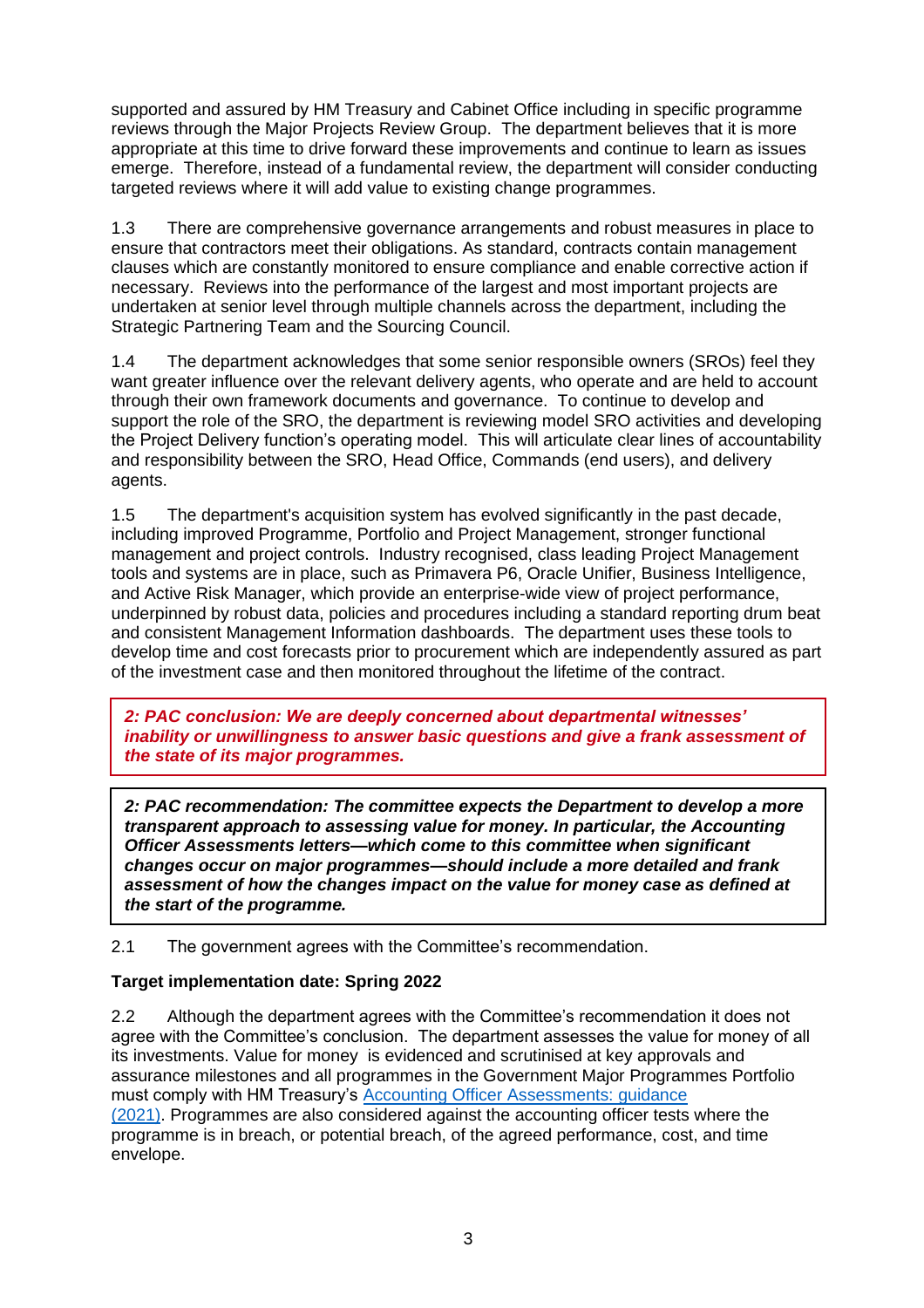2.3 The department has a well-documented and embedded accounting officer assessment process, whereby assessments and their accompanying letters are generated by the relevant SRO, before being considered by the Director General Finance and finally decided on by the Permanent Secretary. All four standards - regularity, propriety, value for money, and feasibility - are carefully considered as part of this process. In considering value for money, all assessments are based on evidence and in line with HM Treasury guidance "…make the most plausible projection available".<sup>1</sup>

2.4 To ensure continuous review and improvement of activities to drive value for money, the department will ensure that in the future, letters to the Committee contain more of the detailed evidence provided to the Permanent Secretary on which value for money is assessed. The Permanent Secretary writes annually to all SROs as a reminder of this obligation to the Accounting Officer and to ensure the transparency of this process and will do so again by 31 January 2022.

*3: PAC conclusion: The Department does not make enough demands of its suppliers to share the financial risks as well as the rewards of contracting for major equipment capabilities.* 

*3: PAC recommendation: The Department should write to the Committee within six months with a clear plan on how it will ensure suppliers take on their fair share of the financial risk in contracts, and how it will take past performance into account when letting new contracts.*

3.1 The government agrees with the Committee's recommendation.

## **Target implementation date: Spring 2022**

3.2 Although the department agrees with the Committee's recommendation, it does not agree with the Committee's conclusion. The department recognises the importance of managing supplier performance including the apportionment of financial and programme risk. CAAS (Cost Assurance & Analysis Service) Approvals Team help define specific estimating and scheduling evidence requirements to underpin business cases in accordance with HMT Aqua Book Guidance<sup>2</sup>. This is delivered throughout the lifecycle of programmes continually developing and improving the accuracy of estimates as the project becomes more mature, and its risks fully identified.

3.3 The department accepts that supplier underperformance has been a factor on some programmes, but the use of Firm Price contracts, Liquidated Damages, Single Source regulation reform and other measures have been effective in limiting exposure to cost increases. These measures have resulted in the financial liability for cost over-runs being borne by suppliers. Industry has posted significant losses on contracts (for example the development and production contract for A400M aircraft) as a result of work delivered by MOD programme teams to best understand where financial risk and liabilities rightfully sits between the department and supplier. The practice of government funding the development costs of new capability is well-established across the world. Demanding that most of the upfront development costs are funded by industry before a commitment is made to buy equipment would reduce investment in cutting-edge capability, damage UK industry competitiveness, and runs counter to the policy set out in the DSIS.

3.4 In addition to delivering military capability to the Armed Forces, Equipment Plan investment brings economic benefit, supporting over 200 thousand UK jobs and generating intellectual property (IP) that can be exploited by UK industry in exports. The generation of

<sup>&</sup>lt;sup>1</sup> [HMT Accounting Officers Assessment Guidance \(2021\) p](https://assets.publishing.service.gov.uk/government/uploads/system/uploads/attachment_data/file/1041897/AOA_guidance_December_2021_final.pdf)age 8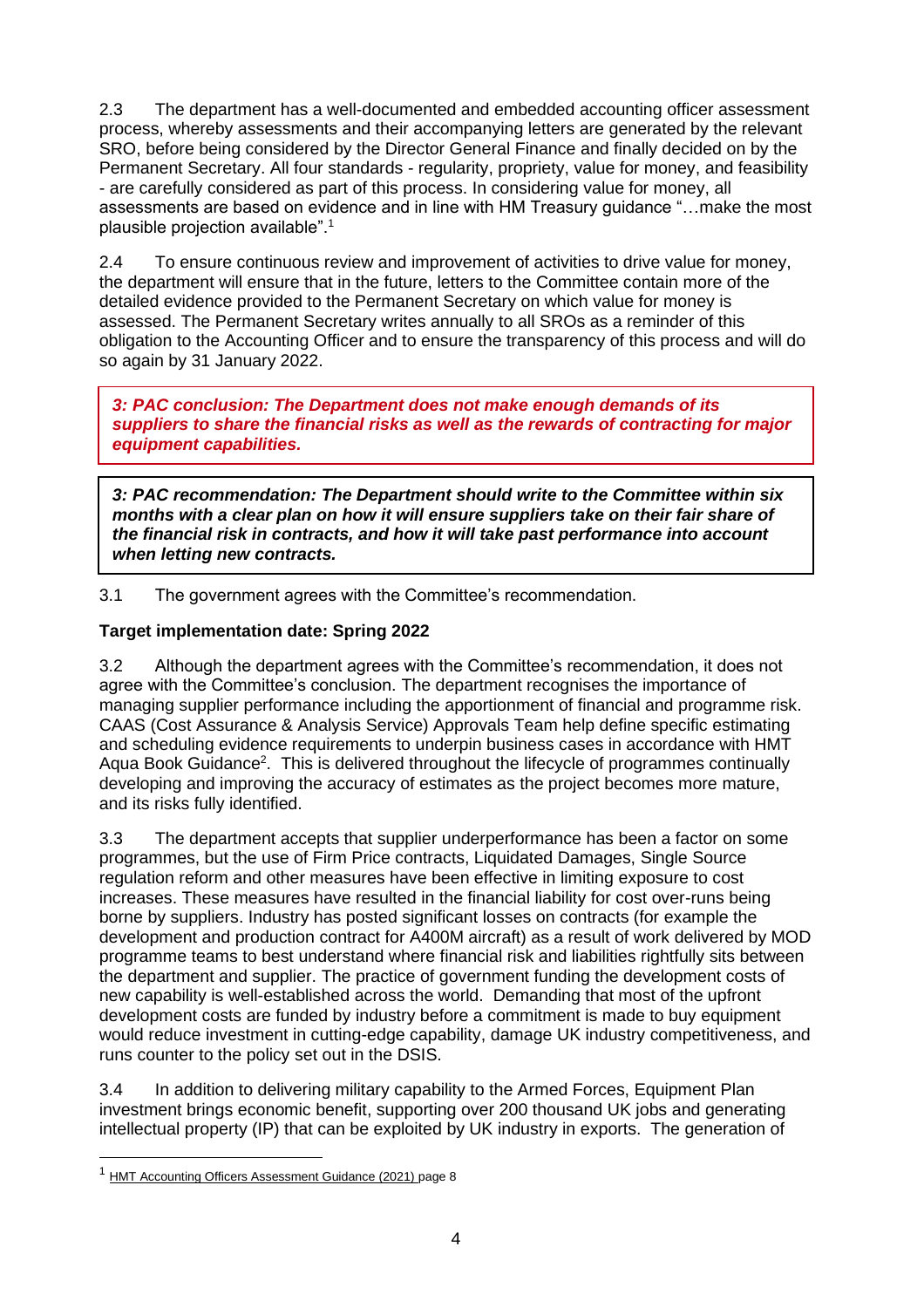cutting-edge IP naturally leads to technically challenging and higher risk programmes as the Department strives to maintain operational advantage, while industry also seeks to offer market-leading equipment both for domestic export use.

3.5 The Department will write to the Committee by the end of May 2022 setting out evidence of how it holds its suppliers to account and fairly and responsibly apportions risk and reward across its contracts.

*4: PAC conclusion: The Department continually fails to learn from its mistakes.*

*4: PAC recommendation: The Department should provide the committee with a clear plan on how it will draw on LFE and how its SPP and associated initiatives will generate the level of savings that would be expected from work that is intended to transform the procurement of hundreds of billions of pounds of equipment.*

4.1 The government agrees with the Committee's recommendation.

# **Target implementation date: Summer 2022**

4.2 Although the department agrees with the Committee's recommendation it does not agree with the Committee's conclusion. The department has a track record of delivering savings; the underlying cost of the Defence Equipment & Support (DE&S) managed element of the Equipment Plan has reduced by £5.4 billion since 2015, excluding Foreign Exchange or Front-Line Customer requirement changes. £5.7 billion of independently assured efficiencies have also been realised by DE&S since 2015.

4.3 Systems are in place to identify and share lessons as programmes are delivered and the department is working hard to ensure that Learning from Experience (LfE) information becomes increasingly standardised. The National Audit Office (NAO) report specifically commented favourably on some of the improvements that the department has made including the use of industry leading tools and processes for managing project delivery. DE&S, the MOD's principal project Delivery Agent, has recently successfully achieved ISO9001 certification and the independent national certifying body commented specifically on the strong business information that drives performance throughout the portfolio and the continuous improvements that the organisation undertakes.

4.4 The most complex programmes are subject to regular deep dives by the department's most senior staff, providing support and challenge to SROs. MOD executives also regularly meet with industry chief executives of some of the most demanding projects.

4.5 In 2018, the department established a Strategic Partnering Programme (SPP) which is based on good practice principles, transparency and sharing of data and lessons between supplier and commissioner. Category management, also mentioned positively in the NAO report, is in place to support the MOD to deliver £628 million of cashable savings through more efficient ways of working.

4.6 The department is also implementing an Acquisition and Approvals Transformation Programme to improve programme delivery and embed continuous improvement. Proportionate, tailored, risk-based approaches to acquisition are being developed to drive increased pace while maintaining rigour in investment decision-making.

*5: PAC conclusion: The Department will not secure a step change in performance until it can recruit and retain the highly skilled staff that it requires.*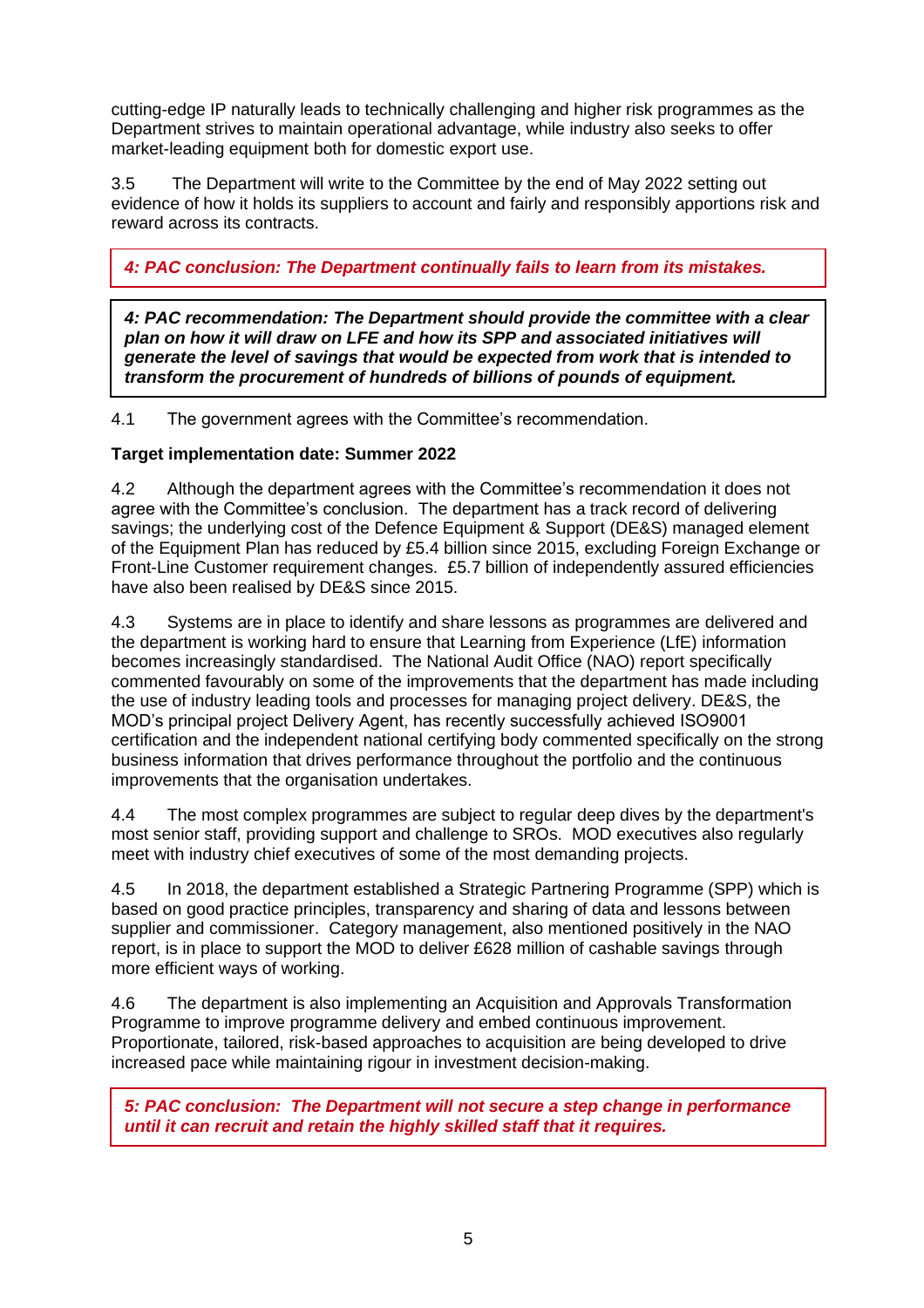*5: PAC recommendation: The Department and HM Treasury should write to the committee within the next six months setting out how together they will address the gap in skills that it needs for effective contract and supplier management; making the Department competitive in specialist labour markets; and improving retention. In its letter, the Department should also set out what more it will do to get greater continuity in the SRO role, including where feasible a single SRO for the lifetime of a project, and to recognise the role's fundamental importance to delivering military capabilities effectively. The Department should specifically be clearer for military SROs about the scope and ambition for more back-to-back tours, and about how performance in the SRO role will be assessed and is relevant to career paths. For civilian SROs the Department should include specific comment on the scope for more use of fixed-term assignments to ensure that SROs are suitably invested for in the long-term.* 

5.1 The government agrees with the Committee's recommendation.

## **Target implementation date: Spring 2022**

5.2 The department acknowledges that the there is a highly competitive UK market for project delivery skills ranging from experienced project managers, project controls, commercial, and engineers and this is compounded by national shortages and a large UK infrastructure portfolio of work where both public and private sector organisations are in competition for this talent. Noting these challenges, the department has given some freedoms to the professional delivery organisations such as DE&S and the Submarine Delivery Agency (SDA) to help them compete in a demanding UK market for these highly sought-after skills.

5.3 Regarding Project and Contract leadership skills the department will build on its successful participation in the cross-government Cabinet Office sponsored Major Project Leadership Academy and Cabinet Office Contract Management training programme and its ongoing work to recruit and retain expert and specialist resource.

5.4 The department recognises the need to balance time in post for SROs and the need to match leadership with the phase of the project. The department is fully committed to Cabinet Office ambition of ensuring SROs spend at least 50% of their time on their GMPP projects and are working across Defence to increase capacity. The department's Project Delivery function is introducing specific talent and career management for MOD SROs, across both military and civilian postings, to ensure that the right SRO is in place for the right amount of time. The department is investigating a range of options to reduce SRO turnover, including minimum tour lengths aligned to the delivery of key project milestones, rank-range postings, fixed term contracts, retention allowances and the creation of a talent pool.

*6: PAC conclusion: The Department continues to be unclear about what additional capability the taxpayer will get from the extra £16.5 billion in the 2020 Spending Review.* 

*6: PAC recommendation: The Committee expects to see absolute clarity in the Equipment Plan 2021–2031 about what additional capability the Armed Forces is getting for the additional £16.5 billion and how it has secured the long-term affordability of the Plan. It should clearly distinguish between new capabilities and those already in development.* 

6.1 The government agrees with the Committee's recommendation.

**Target implementation date: Spring 2022**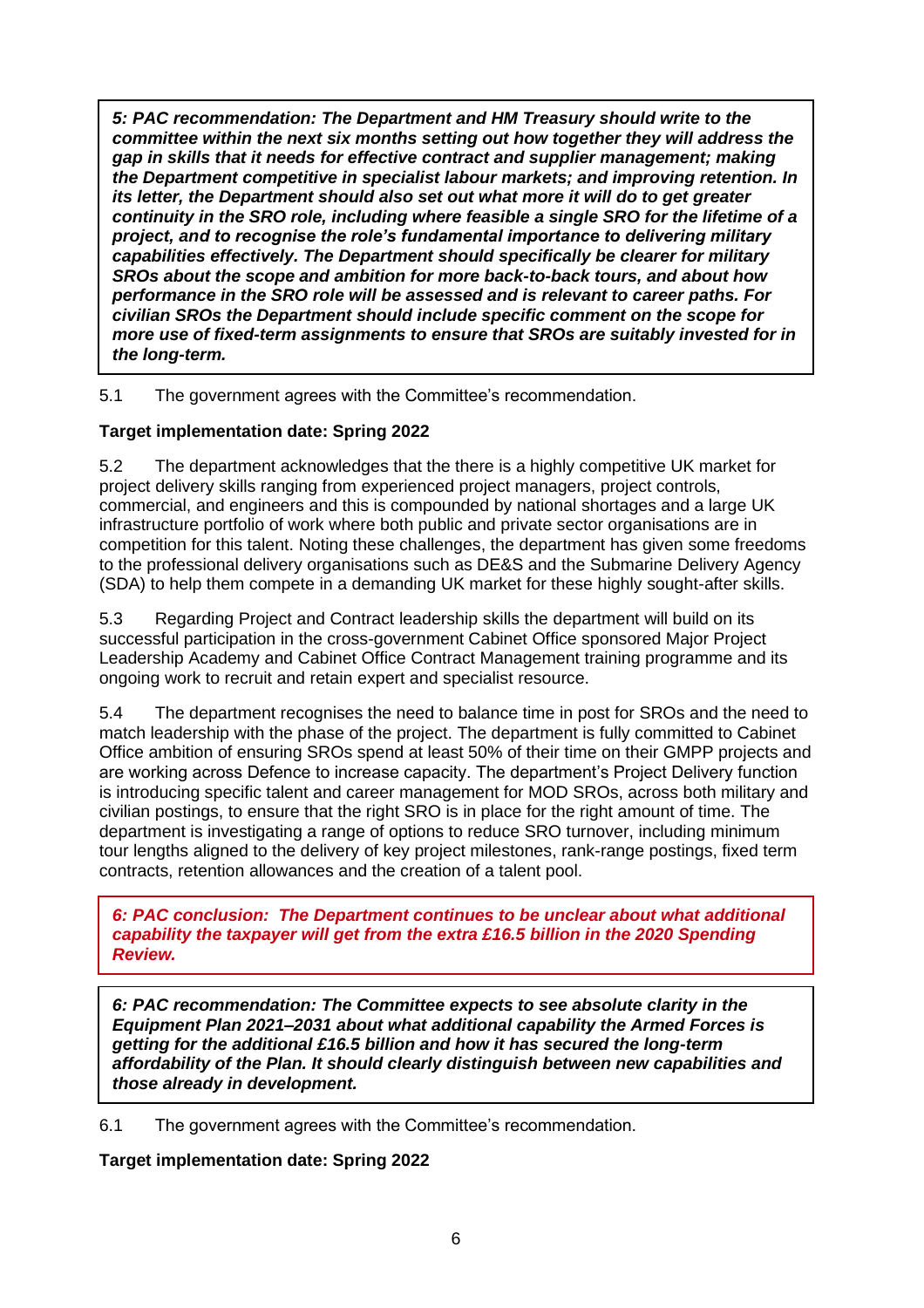6.2 Although the department agrees with the Committee's recommendation, it does not agree with the Committee's conclusion. The £16.5 billion extra funding from Spending Review 2020 will support the aims and priorities outlined in the Integrated Review to better counter developing and future threats. Further detail and a breakdown of the £16.5 billion will be provided in the upcoming equipment plan report for publication in February 2022, with a clear distinction between investment in new capabilities and managing the existing shortfall reported in our previous updates. As usual, this will be published alongside the NAO report.

6.3 Recognising the time taken to compile this significant edition of the Equipment Plan, the department has provided updates to the Committee following the publication of the Defence Command Paper in March 2021. The department wrote to the Committee on 22 June with detail of the investments and savings taken through the Integrated Review. The department [wrote again to the Committee](https://gbr01.safelinks.protection.outlook.com/?url=https%3A%2F%2Fcommittees.parliament.uk%2Fpublications%2F7394%2Fdocuments%2F77457%2Fdefault%2F&data=04%7C01%7CMitch.Mitchinson100%40mod.gov.uk%7C84cc4d366dbd40a92b9f08d9d43c504b%7Cbe7760ed5953484bae95d0a16dfa09e5%7C0%7C0%7C637774177924927412%7CUnknown%7CTWFpbGZsb3d8eyJWIjoiMC4wLjAwMDAiLCJQIjoiV2luMzIiLCJBTiI6Ik1haWwiLCJXVCI6Mn0%3D%7C3000&sdata=yxL2qunEznqq3f5Wz4kgUOX4CvSqDB9gZ6gGWrwm9tg%3D&reserved=0) on 14 September 2021 in response to the Committee's report on equipment contracts and set out more detail on the new capabilities which will cover.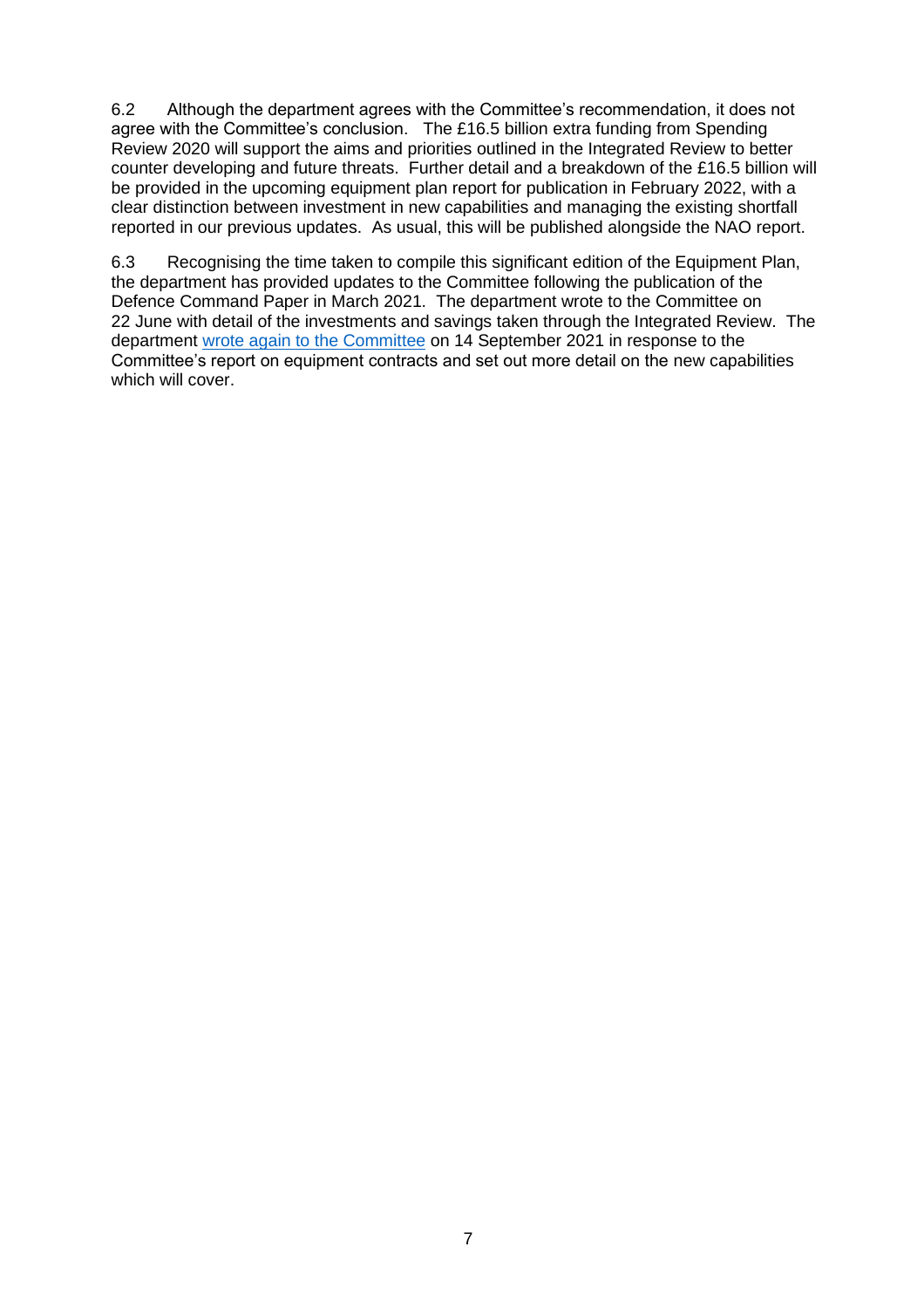# **Twenty-Third Report of Session 2021-22**

# **Department of Health and Social Care**

# **Test and Trace - Update**

#### **Introduction from the Committee**

NHS Test and Trace Service (NHST&T) was set up in May 2020 as part of the Department of Health and Social Care (the Department). It provides: COVID-19 polymerase chain reaction (PCR) testing, where results are processed in laboratories, primarily for people with symptoms; and lateral flow device (LFD) testing, which give results in around 30 minutes and are used to identify people with COVID-19 who are not showing symptoms. Working with local authorities, it contacts people who have tested positive and their recent contacts to advise them to self-isolate, as well as providing telephone monitoring and support during the selfisolation period. It also supports the UK's work on genomic sequencing of some PCR tests to track variant forms of COVID-19 and carries out other research and data analysis through the Joint Biosecurity Centre. NHST&T estimates that it spent £13.5 billion in 2020–21, an underspend of £8.7 billion against its budget. By the end of May 2021, NHST&T had dispatched 691 million lateral flow tests, with 96 million (14%) results registered. On 24 March 2021, the government announced that NHST&T would form part of the newly created UK Health Security Agency (UKHSA). This transition is due to be complete by the end of October 2021.

Based on a report by the National Audit Office, the Committee took evidence on Thursday 08 July from the Department of Health and Social Care, UK Health Security Agency and the former Head of NHST&T. The Committee published its report on 27 October 2021. This is the government's response to the Committee's report.

#### **Relevant reports**

- NAO report: [Test and Trace in England Progress Update](https://www.nao.org.uk/wp-content/uploads/2021/06/Test-and-trace-in-England-progress-update.pdf) Session 2021-22 (HC 295)
- PAC report: [Test and Trace Update](https://committees.parliament.uk/publications/7651/documents/79945/default/) Session 2021-22 (HC 182)

#### **Government response to the Committee**

*1: PAC conclusion: NHST&T has not achieved its main objective to help break chains of COVID-19 transmission and enable people to return towards a more normal way of life.* 

*1: PAC recommendation: UKHSA should set out in detail its objectives and the impacts it aims to secure, and publish, by the end of December 2021, a performance management framework which:* 

- *supports delivery of a comprehensive plan of activities to deliver its overall objectives;*
- *includes specific published targets and metrics for each major area of activity; and*
- *captures speed, reach and compliance measures across the whole test and trace process from experiencing symptoms to complying with requirements to self-isolate.*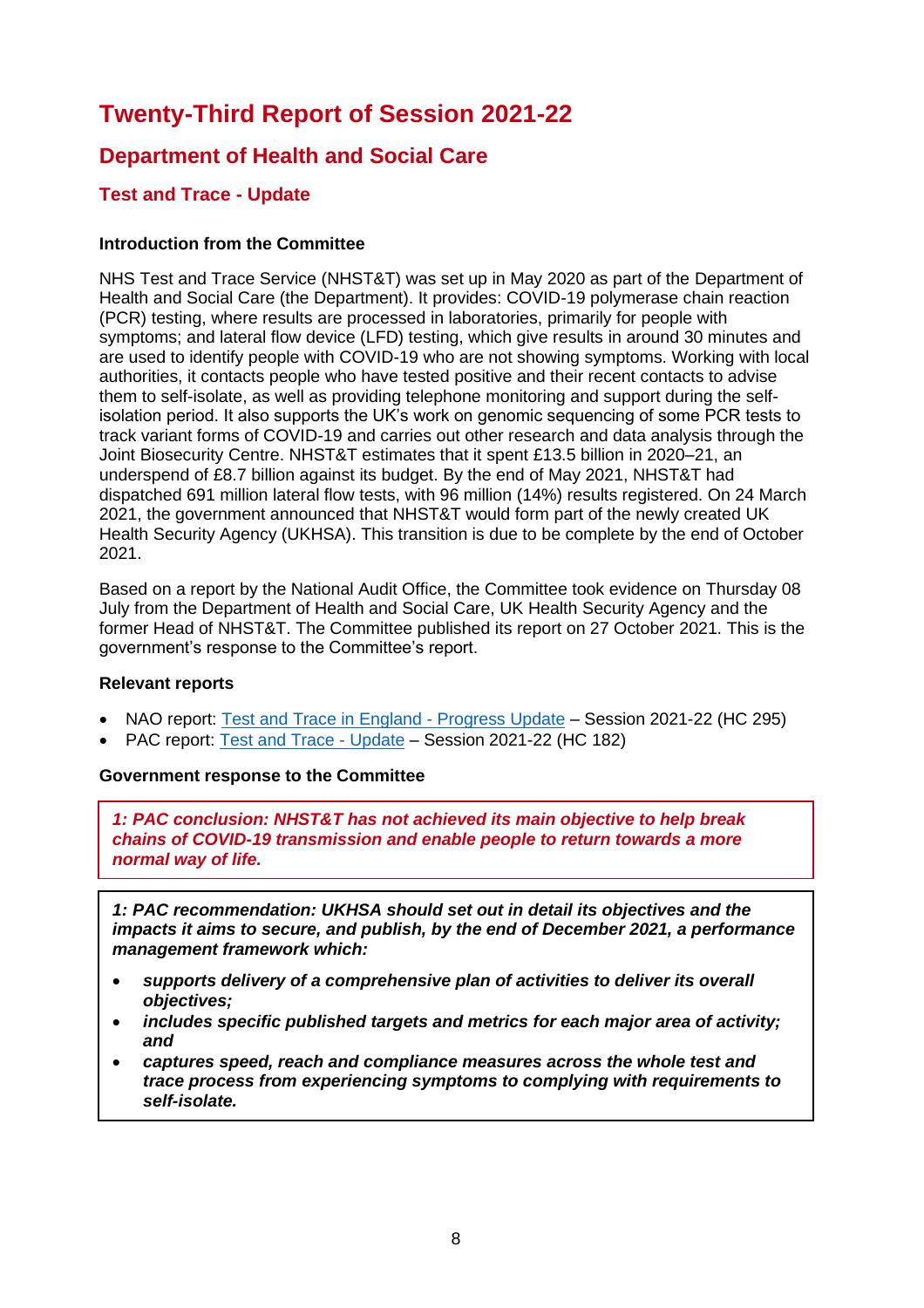1.1 The government agrees with the Committee's recommendation.

# **Target implementation date: Spring 2022**

1.2 The government does not accept the Committee's conclusion that NHS Test and Trace had not helped to break chains of transmission nor enabled people to return to a more normal way of life. In September 2021, the government published the [Canna Model](https://www.gov.uk/government/publications/the-canna-model) which estimates that, since August 2020, the transmission reduction from test, trace and self-isolation varied over time from 10% to 28%. In its [COVID-19 Response: Summer 2021,](https://www.gov.uk/government/publications/covid-19-response-summer-2021-roadmap) the government set out how continued take-up and compliance with the test, trace and isolate system would be essential to supporting the country in living with the virus through autumn and winter, and in its [COVID-19 Response: Autumn and Winter Plan 2021](https://www.gov.uk/government/publications/covid-19-response-autumn-and-winter-plan-2021/covid-19-response-autumn-and-winter-plan-2021) confirmed that the test, trace and isolate system is reducing the number of positive cases mixing in the community.

1.3 NHS Test and Trace developed a performance framework in summer 2020 and has continued to adapt it as the government's plans and objectives for its services have developed during the course of the pandemic. The UKHSA regularly publishes [performance information](https://www.gov.uk/government/collections/nhs-test-and-trace-statistics-england-weekly-reports) and [supporting methodology](https://www.gov.uk/government/publications/nhs-test-and-trace-statistics-england-methodology/nhs-test-and-trace-statistics-england-methodology) covering the latest information available and has continued to adapt it as the government's plans and objectives for its services have developed during the course of the pandemic.

1.4 Once the funding from the Spending Review 2021 has been agreed, the UKHSA will publish its three-year strategic plan, updated annually, setting out how it will use the resources it receives to achieve the objectives set for it across the full range of its activities. The UKHSA's first strategic plan will cover the years 2022-23 to 2024-25.

**2:** *PAC conclusion: Uptake of NHST&T's services by the public is variable, and some vulnerable groups are currently much less likely to engage with it* 

*2: PAC recommendation: The Department and UKHSA should write to the Committee, by the end of November, setting out which groups are most underrepresented in its testing programme and what plans it has to drive up public engagement with NHST&T, with particular focus on these groups.* 

2.1 The government agrees with the Committee's recommendation.

## **Recommendation implemented**

2.2 The UKHSA [wrote to the Committee on 16 December 2021](https://committees.parliament.uk/publications/8425/documents/85514/default/) providing more details on which groups are underrepresented, its targeted community testing programme (which is specifically designed to help reach these groups) and the steps taken to drive up engagement and ensure testing is accessible.

2.3 As the majority of the data used comes from self-reporting, the UKHSA cannot set out the precise levels of engagement among different groups. However, based on research, data and insight from local government, and voluntary and community sector partners, the UKHSA has identified disproportionately impacted and underserved groups as priorities for improving engagement. These include:

- people in areas of social economic deprivation
- those in high-risk occupations
- residents in multi occupancy households
- Black, Asian and other minority ethnic groups
- people experiencing homelessness or rough sleepers
- migrants, asylum seekers or refugees
- Gypsy, Roma Traveller communities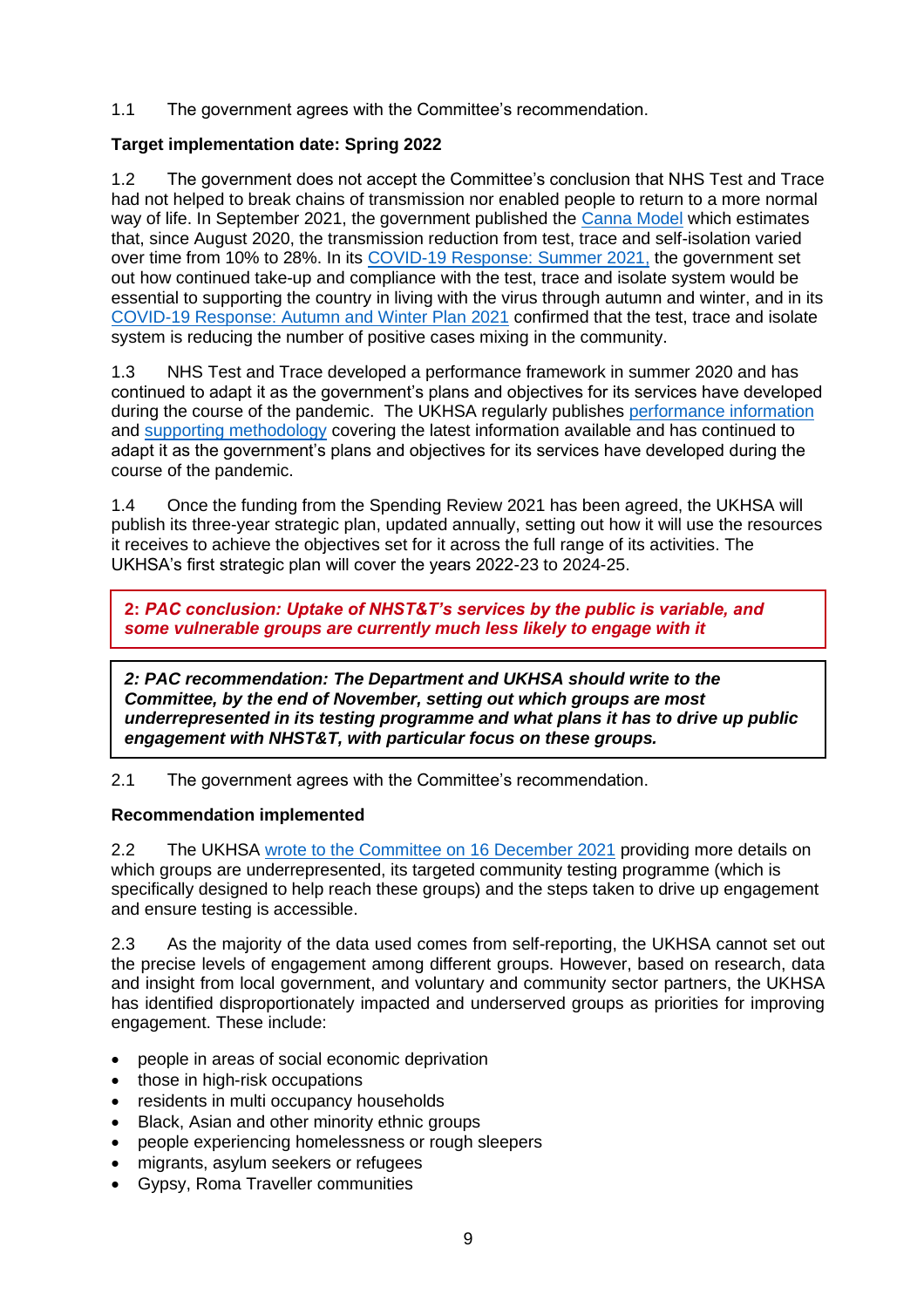2.4 To drive up engagement, the UKHSA has delivered targeted communications and campaigns to these groups and made testing more accessible. Through the targeted community testing programme, local authorities and their partners draw on local knowledge to reach underrepresented groups. This approach has taken testing to the heart of disproportionately impacted and underserved communities that may not otherwise actively seek out services. Further detail is set out in the UKHSA's letter to the Committee of 16 December 2021.

2.5 As the UK moves through the next stages of the COVID-19 pandemic, the UKHSA will continue to refine its approach to data collection, drive up engagement and ensure that all COVID-19 services remain as inclusive as possible.

*3: PAC conclusion: NHST&T has focussed on getting programmes up and running and paid less attention to ensuring these programmes delivered the benefits they promised.* 

*3: PAC recommendation: UKHSA should clearly set out how it plans to deliver the benefits expected from the funding it receives from the forthcoming spending review. This should be informed by an evidence-based understanding of the actual benefits delivered by its major areas of spending to date, as measured against the intended outcomes.* 

3.1 The government agrees with the Committee's recommendation.

## **Target implementation date: Spring 2022**

3.2 Given the nature of the pandemic, UKHSA has focused on rapidly establishing programmes to deliver on the government's response to the pandemic, including breaking chains of transmission, protecting vulnerable groups, and enabling economic and social activity. It has developed and published the [Canna Model](https://www.gov.uk/government/publications/the-canna-model) which estimates the benefit of its programmes in terms of breaking chains of transmission and publish regular performance data on its programmes. The UKHSA continues to strengthen its evaluation of programme benefits.

3.3 In its [Autumn Budget and Spending Review 2021](https://www.gov.uk/government/publications/autumn-budget-and-spending-review-2021-documents) on 27 October 2021, the government allocated £9.6 billion over the period 2022-23 to 2024-25 for key COVID-19 pandemic programmes and related health spending, including a testing operation and essential surveillance managed by the UKHSA. The government will set out further detail about its approach to allocating this funding between programmes in due course.

3.4 Once this funding has been agreed, in accordance with its Framework Agreement with the department, the UKHSA will receive an annual remit from ministers and produce a threeyear strategic plan, updated annually, setting out how it will use the resources it receives to achieve the objectives set for it across the full range of its activities. The UKHSA's first strategic plan will cover the years 2022-23 to 2024-25.

*4: PAC conclusion: NHST&T's approach to laboratory and contact centre usage is still not flexible enough to meet changing demand and risks wasting public money.* 

*4: PAC recommendation: UKHSA should establish and monitor clear utilisation targets for both the laboratory and contact centre capacity it pays for. In January 2022, it should write to the committee to provide an update for laboratory and contact centre utilisation for the first 9 months of 2021–22.*

4.1 The government disagrees with the Committee's recommendation.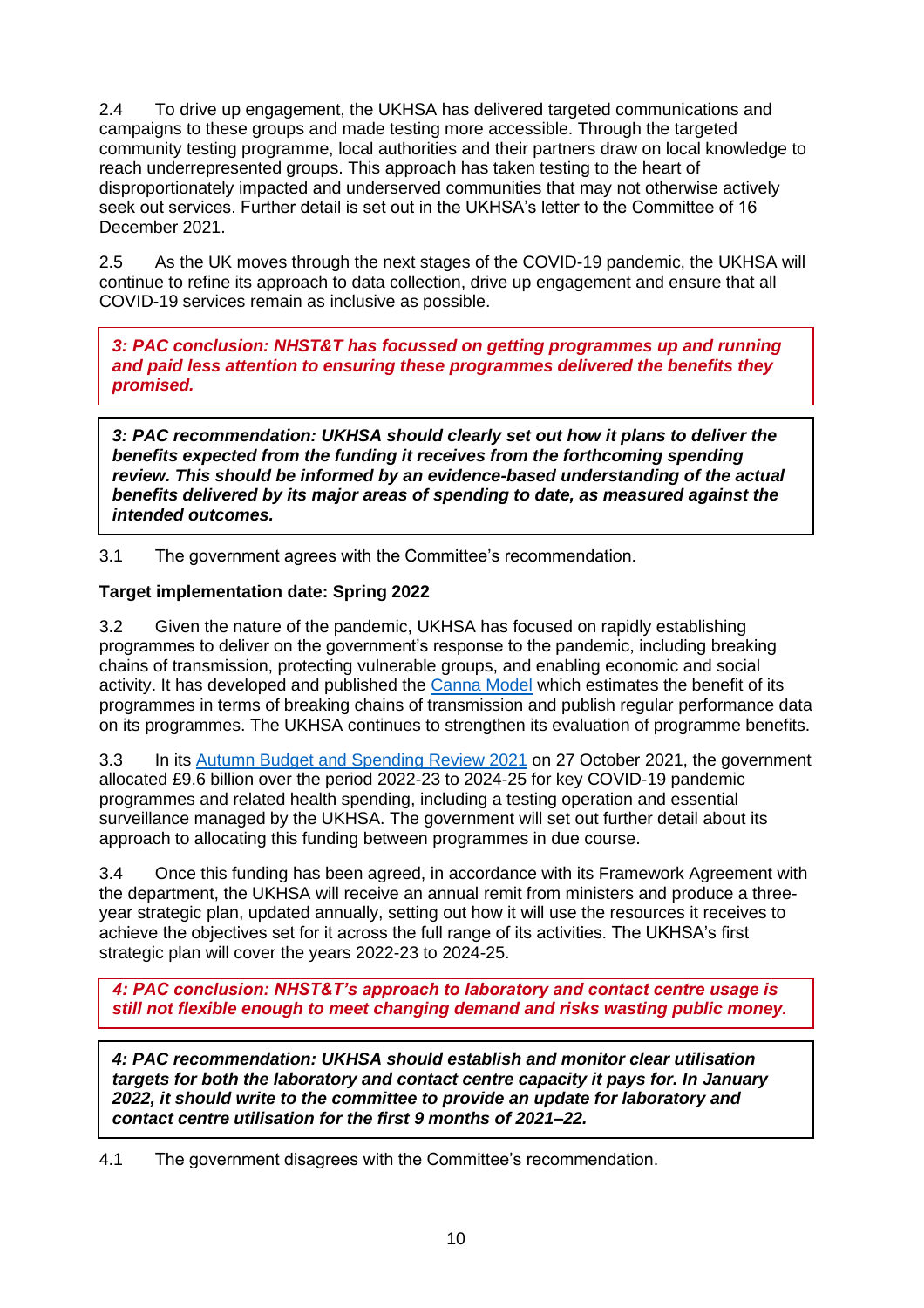4.2 The laboratory network for PCR (polymerase chain reaction) testing is designed to have sufficient capacity to operate on a 24/7 basis with maximum utilisation of 80% to allow for routine training, maintenance and repair. Operating beyond this 80% utilisation level increases turnaround times for test results and is the level at which there is a risk to quality of service. This significantly reduces the benefits of testing both in health protection terms and as a way of enabling people who test negative to resume normal activities.

4.3 Demand for PCR tests fluctuates significantly. Setting a minimum utilisation target that applies uniformly across a given time period would mean either setting that target at such a low level that it would not be meaningful or having a target that it was not possible to meet on days or weeks of lower demand without artificially stimulating demand for testing leading to unnecessary costs.

4.4 A significant proportion of the laboratory network is contracted on a flexible basis, which means that the UKHSA does not incur costs if tests are not processed. There is not, however, sufficient commercial capacity of the required standard to fully meet projected demand for PCR testing, so it is also essential to retain the core Lighthouse Laboratory network.

4.5 The contact centres that form part of the NHS Test and Trace service are resourced to meet forecast demand. As demand fluctuates from day to day, it is not possible to predict exactly what number of agents should be on shift to meet a set utilisation target. The UKHSA closely manages the performance and utilisation of its contact centres.

4.6 The UKHSA will write to the committee in January 2022 to provide an update on laboratory and contact centre utilisation, including the recent surge in demand. This will cover the first 9 months of 2021-22 and the actions the UKHSA is taking to ensure that capacity in both these areas remains as closely matched to demand as possible.

*5: PAC conclusion: NHST&T's continued over-reliance on consultants is likely to cost taxpayers hundreds of millions of pounds.* 

*5: PAC recommendation: UKHSA should write to the Committee by the end of November 2021 detailing how it will reduce its dependency on consultants and write to us again in March 2022 and June 2022 setting out its progress against this.* 

5.1 The government agrees with the Committee's recommendation.

## **Target implementation date: June 2022**

5.2 The UKHSA [wrote to the Committee on 16 December 2021](https://committees.parliament.uk/publications/8425/documents/85514/default/) setting out how it has reduced its dependency on consultants.

5.3 The UKHSA continues to recruit civil servants to replace remaining management consultants as far as possible. COVID-19 response roles are generally offered on the basis of short-term loans, secondments and fixed term appointments to avoid a permanent increase in the size of the organisation; however, these are often less attractive, which reduces the supply of candidates. Work is underway to determine the strategy for managing future health threats and this will provide the longer-term certainty to enable the UKHSA to develop a sustainable resource plan with the agility to flex resources to reflect changing priorities and demands.

5.4 The UKHSA will write to the Committee with further progress updates in March 2022 and June 2022.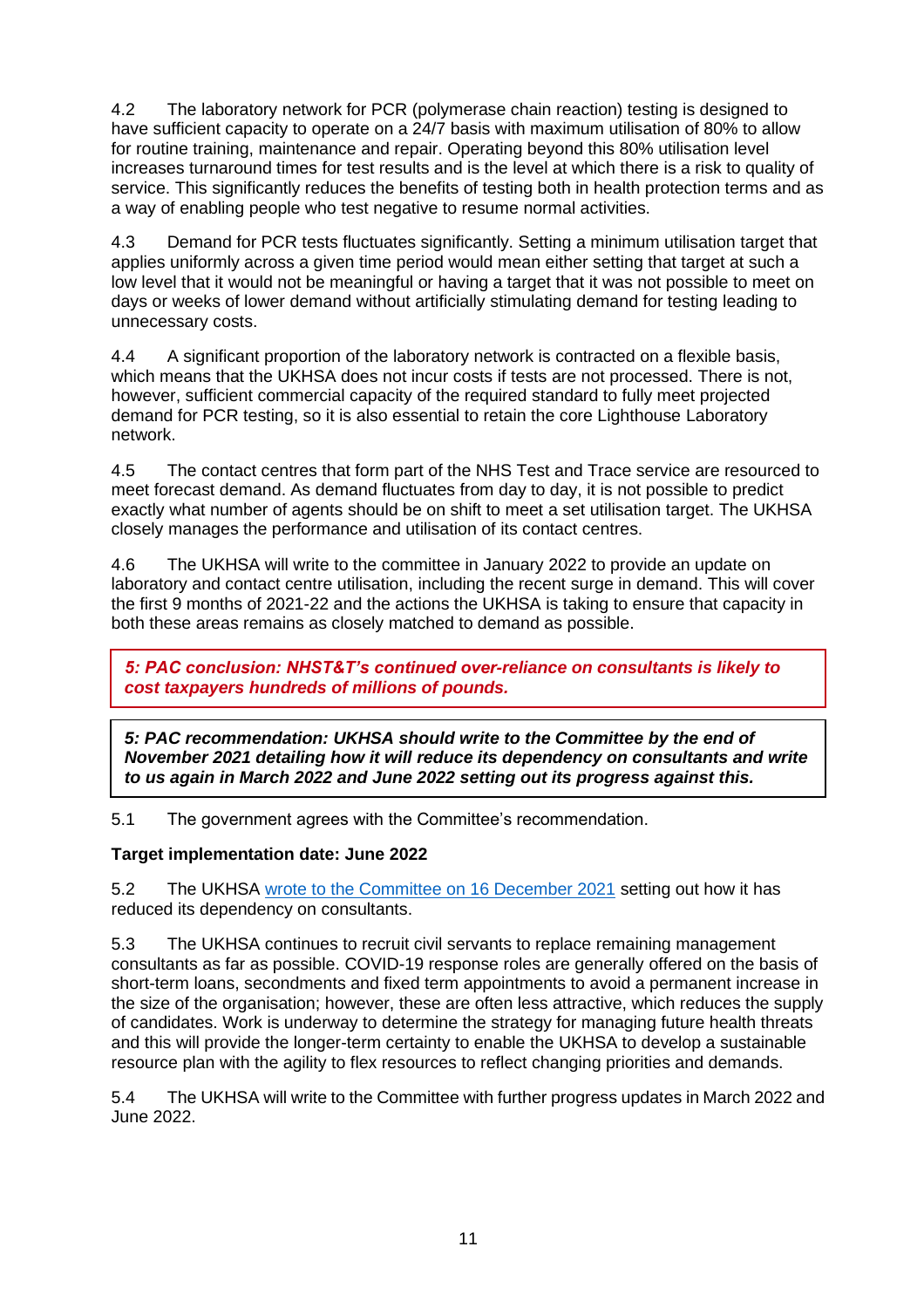*6: PAC conclusion: UKHSA has still not set out how it would like to work with local authorities, leaving them little time to plan for the new approach.*

*6: PAC recommendation: The Department and UKHSA must urgently provide clarity to local government and other stakeholders about the future operating model. As part of this, it should ensure local authorities and other stakeholders have the resources to deliver their parts of the process. It should write to the Committee to provide an update on progress by the end of November 2021.* 

6.1 The government agrees with the Committee's recommendation.

## **Target implementation date: Spring 2022**

6.2 The UKHSA [wrote to the Committee on 16 December 2021](https://committees.parliament.uk/publications/8425/documents/85514/default/) setting out how it continues to work with local government, NHS, the devolved administrations, and other partners and stakeholders and how they are helping to design its future operating model. As set out in that letter, ways of working during the transition to the establishment of the UKHSA have remained in line with pre-existing arrangements to ensure continuity of approach in managing the response to COVID-19 pandemic.

6.3 The Contain Outbreak Management Fund (COMF) is the primary source of funding to support local authorities' public health response to COVID-19 which has distributed £2.1 billion to local authorities in England since June 2020.

6.4 The UKHSA continues to engage directly with local authority chief executives, directors of public health, professional bodies and associated local partners. Once the funding from the Spending Review 2021 has been agreed, the UKHSA will build and strengthen these effective partnerships to create a future operating model that facilitates the co-design of policies and responses on health security.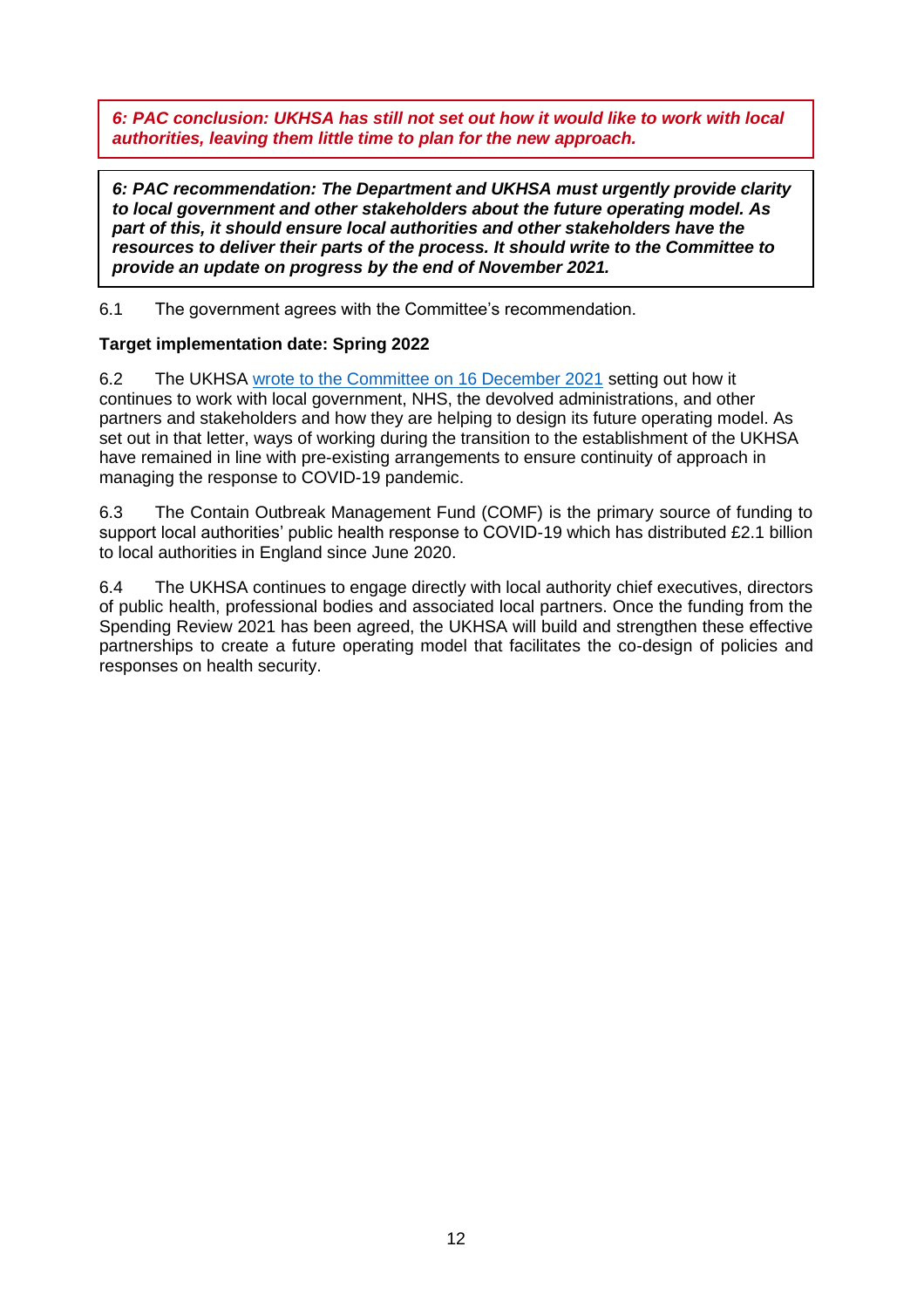# **Twenty-Fourth Report of Session 2021-22**

# **Department for Transport**

# **Crossrail: A progress update**

#### **Introduction from the Committee**

Crossrail is a complex major programme to run new, direct rail services between Reading and Heathrow Airport at the western ends of the railway, to Shenfield in Essex and Abbey Wood in south-east London at the eastern ends. It is the world's first truly digital railway of its size and scale that will have no peers in the world. Construction work on the programme started in 2009 and tunnelling began in 2012. The majority of major construction work is complete and Crossrail Ltd is now transferring assets, such as stations, to Rail for London Infrastructure (RfLi) and London Underground who, along with Network Rail, will maintain and operate different parts of the railway. When complete, the railway will be around 73 miles (118 kilometres) long, stopping at 41 stations, including 10 new stations and 26 miles (42 kilometres) of new tunnels. Once Crossrail is open, it will become part of Transport for London's (TfL's) underground and overground rail network and be known as the Elizabeth line. The Department for Transport (the Department) and Transport for London (TfL) are jointly sponsoring the programme. Crossrail Ltd is an arm's-length body specifically created to deliver the programme and is wholly-owned by TfL.

This is the fourth time the Committee has reported on the Crossrail programme. The last two reports followed significant cost and schedule increases in 2018. When we last reported in July 2019, programme funding had increased by £2.8 billion to £17.6 billion, and Crossrail Ltd expected the central section of the railway to open between October 2020 and March 2021. Since then, Crossrail Ltd's estimate of the cost to complete the Elizabeth line has increased to £18.9 billion, 28% more than the £14.8 billion budget set in 2010. It expects to open the central section between February and June 2022, with full east-west services beginning either December 2022 or May 2023 to align with National Rail timetable changes.

Based on a report by the National Audit Office, the Committee took evidence on 19 July 2021 from the Department for Transport. The Committee published its report on 29 October 2021. This is the government's response to the Committee's report.

#### **Relevant reports**

- NAO report: [Crossrail A progress update](https://www.nao.org.uk/wp-content/uploads/2021/07/Crossrail-a-progress-update-2.pdf) Session 2021-22 (HC 184)
- PAC report: [Crossrail A progress update](https://committees.parliament.uk/publications/7672/documents/80054/default/) Session 2021-22 (HC 299)

#### **Government response to the Committee**

*1: PAC conclusion: Risks remain to cost and schedule before the railway opens to the public.* 

*1: PAC recommendation: Alongside the Treasury Minute response to this report, Crossrail Ltd should update the Committee on the latest programme plan and the revised forecast cost for the whole programme, and opening date for the central section and the entire railway. For clarity, Crossrail Ltd should provide this information in a similar format to that presented in Figure 11 of the NAO report.* 

1.1 The government agrees with the Committee's recommendation.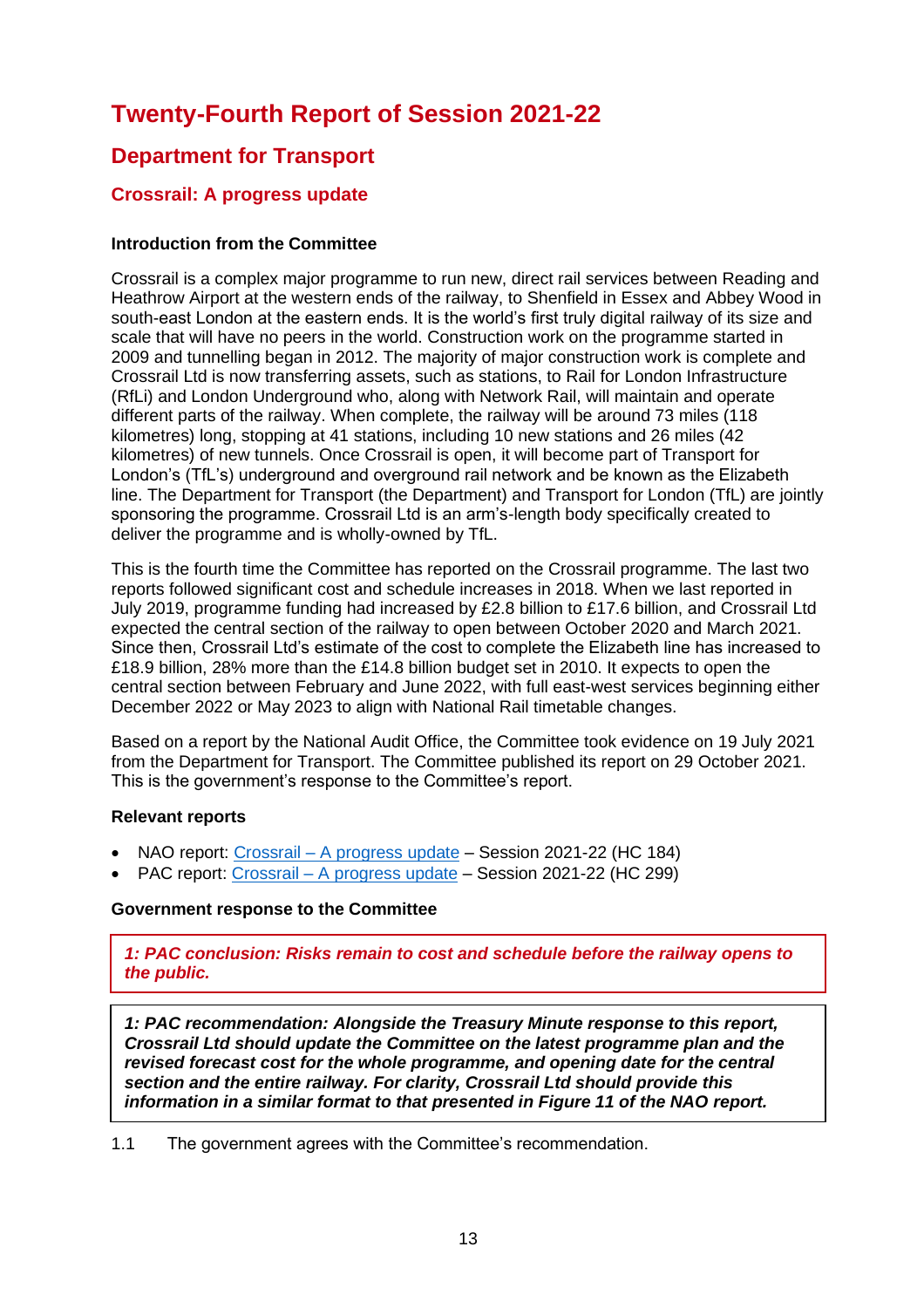## **Recommendation implemented**

1.2 Delivery of the Elizabeth line is now in its final complex stages. Significant progress has been made across the project. The penultimate stage, Trial Operations, commenced on 20 November 2021 as part of the major railway trials taking place ahead of the Elizabeth line opening.

1.3 The central section between Paddington and Abbey Wood will open in the first half of 2022; with a target date for services from the east and west connecting to the central section in autumn 2022, and full end to end services delivered between December 2022 and May 2023.

1.4 Crossrail Ltd is taking steps to deliver Crossrail within the available funding. Crossrail's current forecast is currently £151 million above the £825 million funding package agreed in December 2020. The programme remains within the £1.1 billion of additional funding identified as necessary by the outgoing Crossrail board announced in August 2020, which the Commissioner has committed to staying within.

1.5 On 12 January 2022, Mark Wild, CEO of Crossrail Ltd wrote to the Committee providing an update on the latest programme plan and the revised forecast cost for the whole programme, and opening date for the central section and the entire railway. Crossrail Ltd provided the information in a similar format to that presented in Figure 11 of the National Audit Office report. The cost and schedule estimates are accurate as of November 2021.

*2: PAC conclusion: The collapse in passenger numbers owing to the pandemic, and subsequent bailout to TfL, has complicated how and when TfL and the Greater London Authority will be able to repay the taxpayer loans for Crossrail.* 

*2: PAC recommendation: The Department and TfL should write to the Committee by the end of November setting out TfL's revenue forecast scenarios, and what they mean for whether the loans for Crossrail will be fully repaid and when.* 

2.1 The government agrees with the Committee's recommendation.

## **Recommendation implemented**

2.2 Elizabeth line passenger forecasts have been updated and considered against the COVID-19 pandemic recovery scenarios which were generated for Transport for London (TfL) as a whole and outlined in TfL's [Financial Sustainability Plan](https://content.tfl.gov.uk/financial-sustainability-plan-11-january-2021.pdf) of January 2021. Some of the impacts on Elizabeth line ridership have been compounded by ongoing uncertainties created by the COVID-19 pandemic, including travel to Heathrow airport and international travel not returning as quickly as previously expected, as well as passengers travelling to the central London and Canary Wharf not returning as quickly as previously expected due to the prevalence of working from home. The passenger forecasts and revenue scenarios do not take into account any impacts of the recent Omicron variant of COVID-19 virus.

2.3 The Department for Transport (DfT) and TfL jointly [wrote to the Committee](https://committees.parliament.uk/publications/8115/documents/83292/default/) on 30 November 2021 setting out further details of TfL's revenue forecast scenarios, and what they mean for whether the loans for Crossrail will be fully repaid and when.

*3: PAC conclusion: It is not clear to passengers and businesses when the Elizabeth line will open or what services will be available.*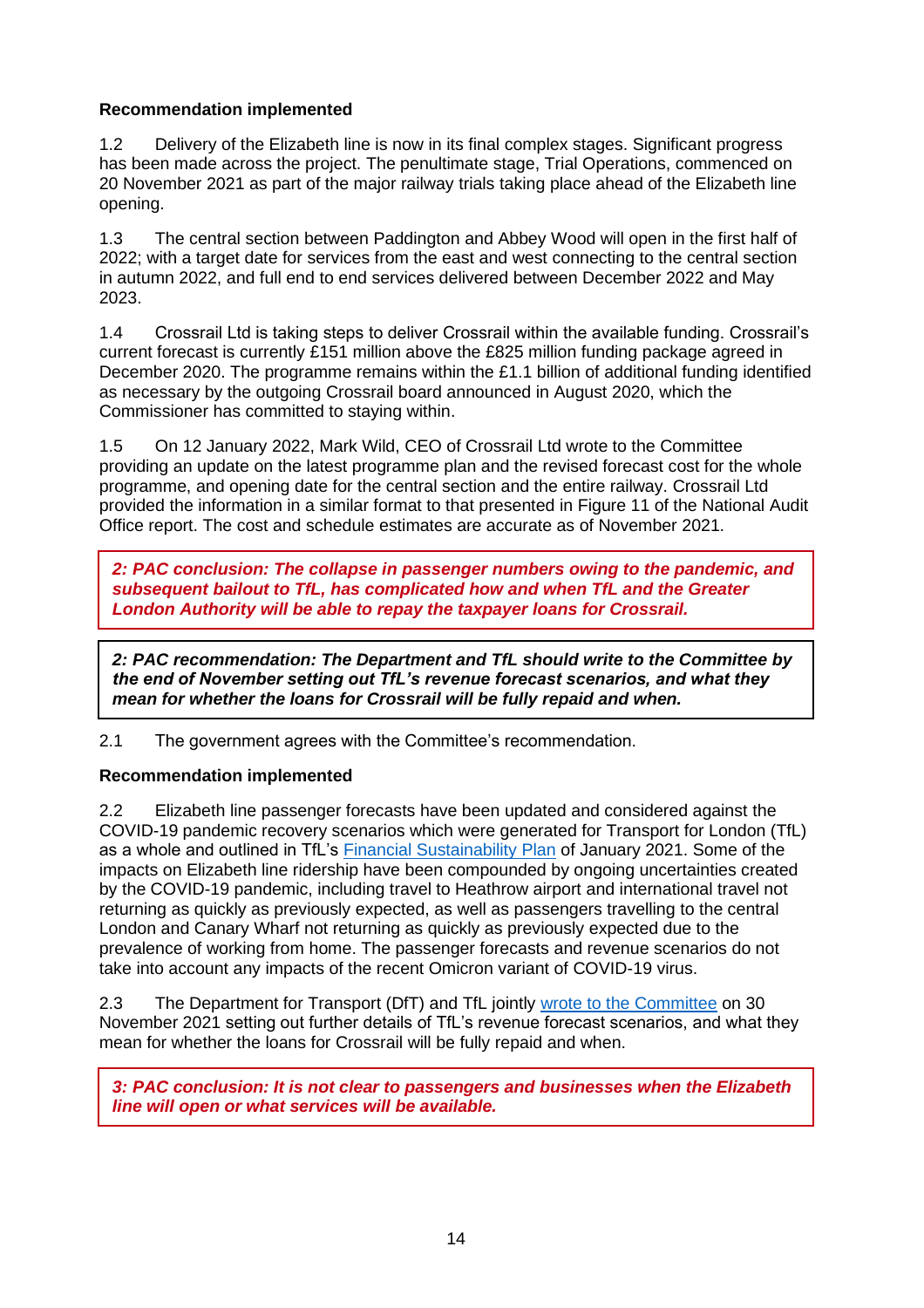*3: PAC recommendation: Crossrail Ltd, TfL and the Department should develop a clear communication strategy to the public to explain when and what Elizabeth line services will be open.* 

3.1 The government agrees with the Committee's recommendation.

## **Target implementation date: Spring 2022**

3.2 Crossrail Ltd and TfL have a clear and comprehensive communications strategy in place to ensure that the public who will benefit from the new railway are aware of when and what Elizabeth line services will be open. Certainty on a specific opening date is what customers and businesses want, and to give everyone the ability to accurately plan for the launch an opening date will only be communicated once there is complete certainty that the railway can open safely and reliably.

3.3 All external communication is clear that the opening window for the Elizabeth line continues to be the first half of 2022. This marks the point at which the central tunnel opens to passengers from Abbey Wood to Paddington. The remaining stages will be delivered in a staged approach. In autumn 2022, services from Reading and Heathrow are due to start operating directly to Abbey Wood. At this time services from Shenfield are due to start operating through to Paddington. The final milestone will see full end to end services from Abbey Wood and Shenfield in the east through the central tunnel to Reading and Heathrow in the west open no later than May 2023 to align with National Rail timetable changes.

3.4 There is a comprehensive strategy for communicating the remaining milestones until the Elizabeth line is fully open, which targets customers, businesses and local authorities. This includes the creation of an Elizabeth line launch plan, which is being developed with the department and the Mayor of London's Office.

*4: PAC conclusion: We are concerned that TfL and the Department do not have a plan to maximise the long-term, wider economic benefits of Crossrail.* 

*4: PAC recommendation: TfL and the Department should publish a detailed plan before the central section opens for setting out how they intend to maximise the long-term, wider economic benefits of Crossrail, including:* 

- *what the benefits are;*
- *who is responsible for delivering them;*
- *the levers or support that TfL and the Department require to deliver these benefits; and*
- *how these benefits will be monitored and reported over time.*

4.1 The government agrees with the Committee's recommendation.

## **Target implementation date: Spring 2022**

4.2 Benefits management is important to ensure that the benefits are defined, measured, and optimised. Industry approach and best practice to benefits management has developed and matured significantly throughout the lifetime of the Crossrail project.

4.3 The department and TfL have worked to manage the benefits through a comprehensive evaluation study and continued assessment of the value for money and revenue forecasting. Work is nearly complete to bring these components together in a benefits management strategy, jointly developed by TfL and the department, that will clearly define the realised and expected benefits of the project and show alignment to the project outcomes/deliverables. This includes a plan of activities to realise the greatest value and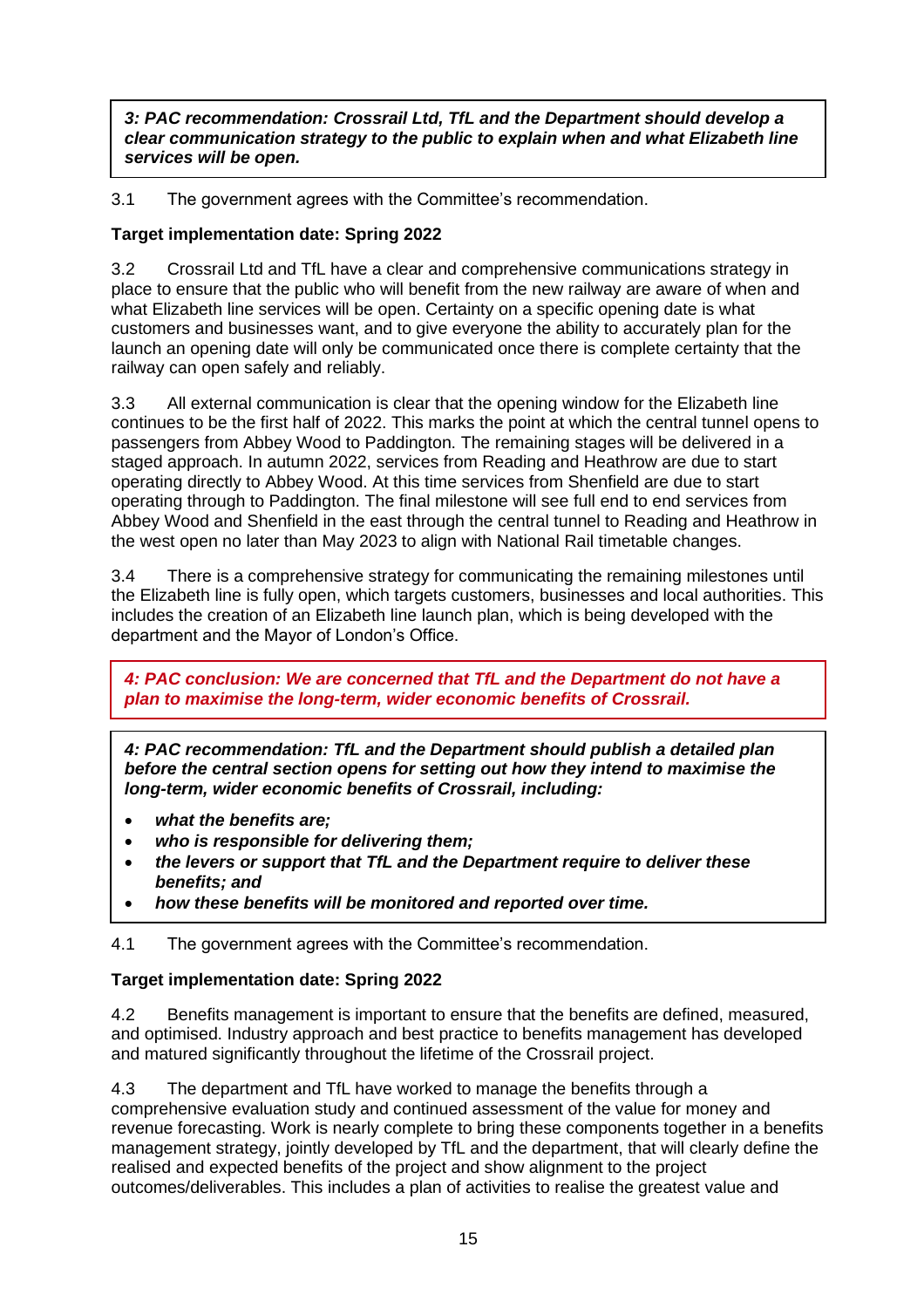manage risks to realising the benefits. These activities will have clear owners and will be set around a fully defined monitoring programme with associated governance arrangements.

4.4 The benefits management strategy will be owned by TfL and enable them to better manage the direct benefits principally, transport benefits, but also engage with the wider stakeholder community (including the Greater London Authority, local authorities and business community) to ensure that the wider benefits that TfL is not directly responsible for, but which the department has an interest in, are managed and maximised including benefits outside of London and wider benefits such as regeneration.

4.5 TfL plan to publish a detailed benefits strategy before the central section opens in the first half of 2022.

*5: PAC conclusion: The Department has still not demonstrated that it is embedding lessons learned into its major programmes.* 

*5: PAC recommendation: The Department should write to the Committee by the end of November detailing what it has changed in its approach to delivering major programmes with its arms-length bodies, giving examples of tangible improvements or impacts on specific projects where possible.* 

5.1 The government agrees with the Committee's recommendation.

#### **Recommendation implemented**

5.2 The department is at the forefront of work across government to develop a lessons management approach in conjunction with its delivery partners following the 2019 ['Lessons](https://assets.publishing.service.gov.uk/government/uploads/system/uploads/attachment_data/file/796294/dft-review-of-lessons.pdf)  [from Transport for the Sponsorship of Major Projects'](https://assets.publishing.service.gov.uk/government/uploads/system/uploads/attachment_data/file/796294/dft-review-of-lessons.pdf) report. A comprehensive programme of work is underway to embed lessons across all major transport infrastructure projects and programmes.

5.3 The department wrote a [letter to the Committee](https://committees.parliament.uk/publications/8523/documents/86257/default/) on 30 November 2021 to provide an update on progress of the overall programme, and specifically outlining the changes in approach that has been implemented in delivering major programmes with its arms-length bodies as a result of this work.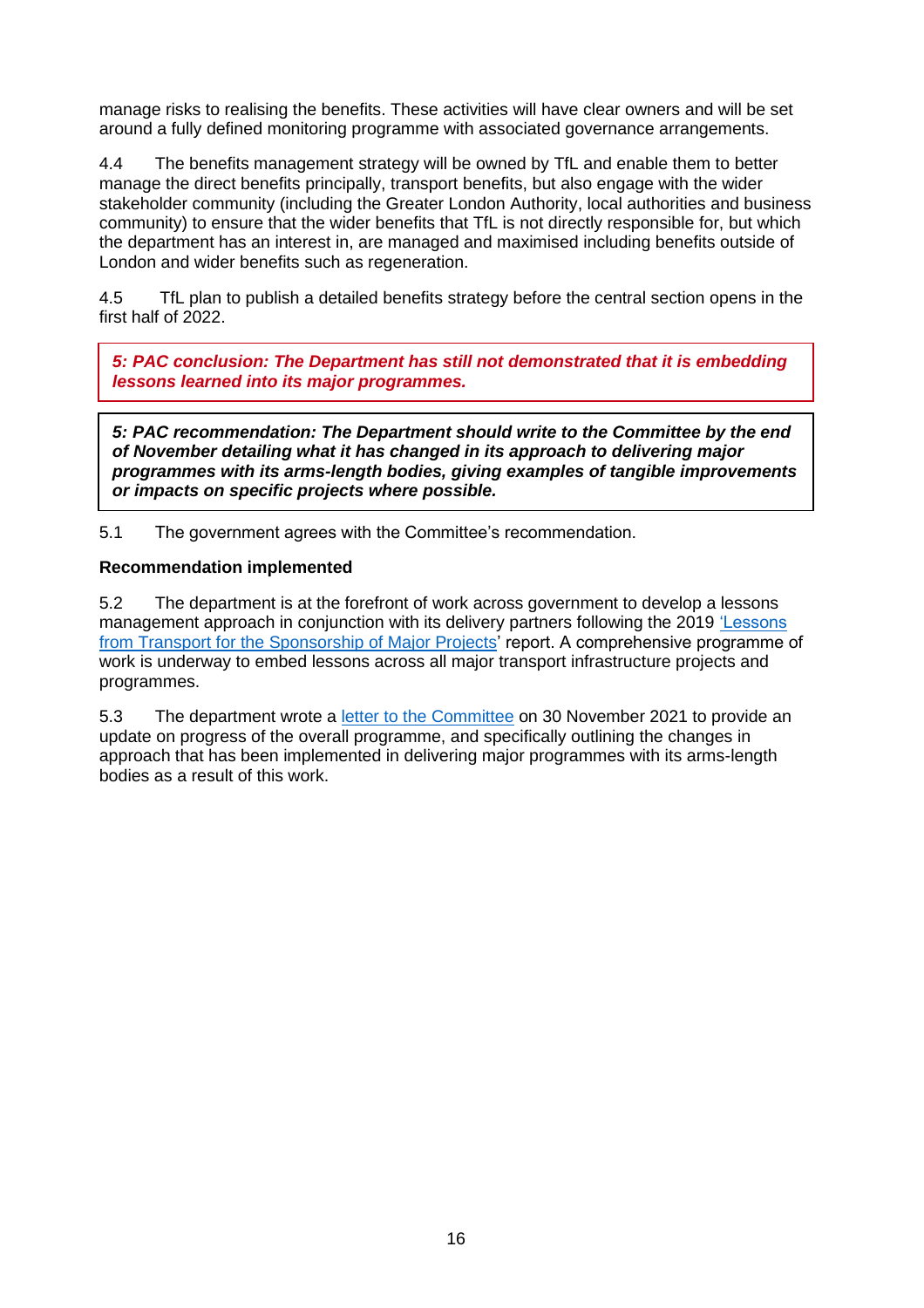# **Twenty-Fifth Report of Session 2021-22**

# **Department for Work and Pensions**

# **The Department for Work and Pensions' Accounts 2020-21 – Fraud and error in the benefits system**

#### **Introduction from the Committee**

The Department for Work and Pensions (the Department) is responsible for the delivery of work, welfare, pensions and child maintenance policy. It serves over 20 million claimants and customers. In 2020–21, the Department spent £212.2 billion on benefits (£111.4 billion excluding State Pension). Benefit payments are susceptible to both deliberate fraud by organised crime groups and opportunistic individuals, and unintended error by claimants and the Department. Both claimants and the Department can also make mistakes, which leads to payments made in error. The Comptroller & Auditor General (C&AG) has qualified the Department's accounts every year since 1988–89 due to material levels of fraud and error in benefit expenditure. The C&AG qualified the Department's 2020–21 accounts for fraud and error in all benefits except State Pension. The Department overpaid £8.3 billion (7.5% of its benefit expenditure excluding State Pension) and underpaid £2.2 billion (2% of its benefit expenditure excluding State Pension) in 2020–21. The Department refers to this as a level of fraud and error of 3.9% across all its benefit expenditure, including State Pension.

The number of benefits cases that the Department needed to administer increased significantly as a result of the COVID-19 pandemic. The number of people on Universal Credit rose from 3 million in March 2020 to almost 6 million by March 2021. It managed this increase in caseload at the start of the pandemic in part by pausing some of the controls used to prevent fraud and error occurring. Since June 2020, the Department has started to adapt or reintroduce those controls.

Based on a report by the National Audit Office, the Committee took evidence on Thursday 9 September 2021 from the Department for Work and Pensions. The Committee published its report on 17 November 2021. This is the government's response to the Committee's report.

#### **Relevant reports**

- NAO report: [DWP Annual Report and Accounts 2020-21](https://assets.publishing.service.gov.uk/government/uploads/system/uploads/attachment_data/file/1005399/dwp-annual-report-and-accounts-2020-2021-web-ready.pdf) Session 2021-22 (HC 422)
- NAO report: [Report on Accounts](https://www.nao.org.uk/wp-content/uploads/2021/07/Department-for-Work-and-Pensions-Accounts-2020-21.pdf) Session 2021-22
- PAC report: The Department for Work and Pensions' Accounts 2020-21 Fraud and error [in the benefits system](https://committees.parliament.uk/publications/7826/documents/81504/default/) - Session 2021-22 (HC 633)

## **Government response to the Committee**

*1: PAC conclusion: The scale of fraud and error in the benefit system has almost doubled during the pandemic from what was already the highest rate since records began.*

*1: PAC recommendation: We again recommend that the Department takes action to achieve a sustained reduction in fraud and error across all benefits. Alongside its Treasury Minute response, the Department must set clear targets for reducing fraud and error, by benefit and risk area, against which progress can be measured, and base these on its planned counter-fraud activities and investments.* 

1.1 The government agrees with the Committee's recommendation.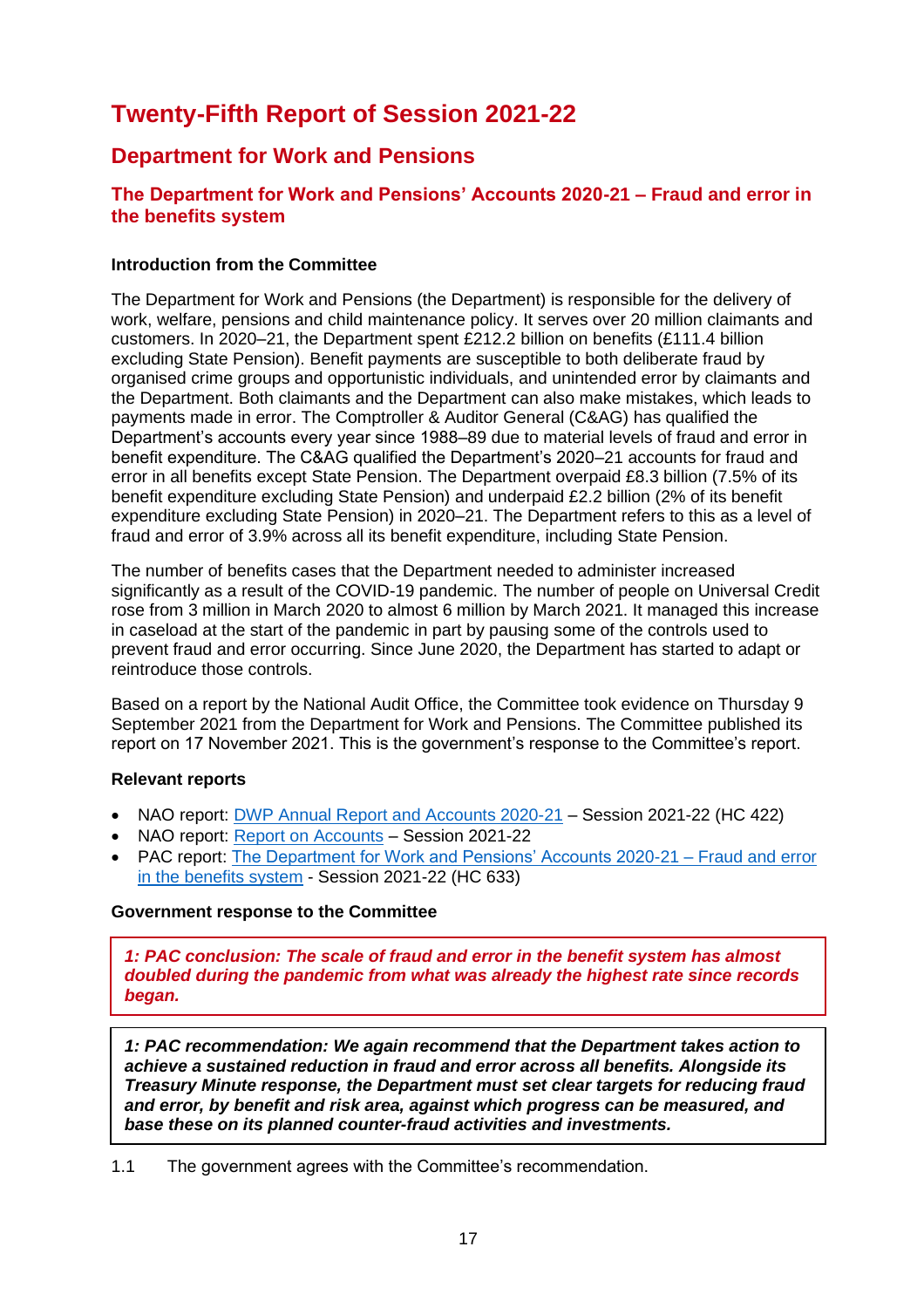# **Target implementation date: Spring 2022**

1.2 However, the Department for Work and Pensions (the department) disagrees with the assertion of the Committee that the scale of fraud and error across the benefits system was at a record high before the pandemic. Analysis of published statistics shows that the rate of incorrect payments from fraud, error and overpayments across benefits and tax credits was falling prior to the pandemic as Universal Credit was expanded.

1.3 The department has already confirmed its intention to set an overall target for fraud and error reduction once the department was clear on its funding [\(Treasury Minutes 9](https://assets.publishing.service.gov.uk/government/uploads/system/uploads/attachment_data/file/1018157/E02671867_CP_520_Treasury_Minute_Accessible.pdf) and [26 refer,](https://assets.publishing.service.gov.uk/government/uploads/system/uploads/attachment_data/file/957445/CCS207_CCS0121913340-001_Government_responses_to_the_Committee_of_Public_Accounts_Accessible.pdf)) though the department will not propose a target for every benefit or risk area. Detailed monitoring will continue to take place through its annual statistical release for fraud and error, however, having multiple fraud and error targets could distract attention from focussing on longer term structural change to deliver best value for money.

1.4 As set out in the [written statement of 13 December 2021](https://questions-statements.parliament.uk/written-statements/detail/2021-12-13/hcws471) announcing a new £510 million investment in counter-fraud funding, the department is determined to take decisive action and bring the collective weight of government to bear on this growing challenge.

*2: PAC conclusion: The Department's failure to recover overpayments means billions of taxpayers' money is almost certainly lost.*

*2a: PAC recommendation: The Department should, as part of its Treasury Minute response, set out what action it is taking to recover the money it has paid out because of fraud or error.*

2.1 The government agrees with the Committee's recommendation.

## **Recommendation implemented**

2.2 The department welcomes the endorsement of action already taken with their proposed recommendation. With reference to recommendation 6 in the Committee's report on the [department's accounts 2019-20](https://committees.parliament.uk/publications/3503/documents/33555/default/) and the department's progress report in Treasury Minute [26](https://assets.publishing.service.gov.uk/government/uploads/system/uploads/attachment_data/file/1032614/E02690725_TM_Progress_Report_CP_549_Web_Accessible.pdf) (page 171), the department set out its plan on what action it is taking to recover the money it has paid out because of fraud or error. It has already agreed to provide additional information in its annual report and accounts to show the different recovery options, the sums attributable to each method and outstanding debt stock for a full year.

*2b: PAC recommendation: The Department should set annual targets for recovering taxpayers' money.*

2.3 The government disagrees with the Committee's recommendation.

2.4 The department has an internal forecast for 2021-22 and this will be the case going forward, but an external target will not be set due to the level of uncertainty and variables that impact on the amount of debt recovered. This approach allows the department to ensure that every individual's circumstances are considered, and vulnerable claimants are protected. Government policy on the recovery of debt drives this forecast and is set out in legislation that the department must follow.

*3: PAC conclusion: We are concerned by the Department's assertion that it will be unable to demonstrate a reduction in fraud and error in 2021–22.*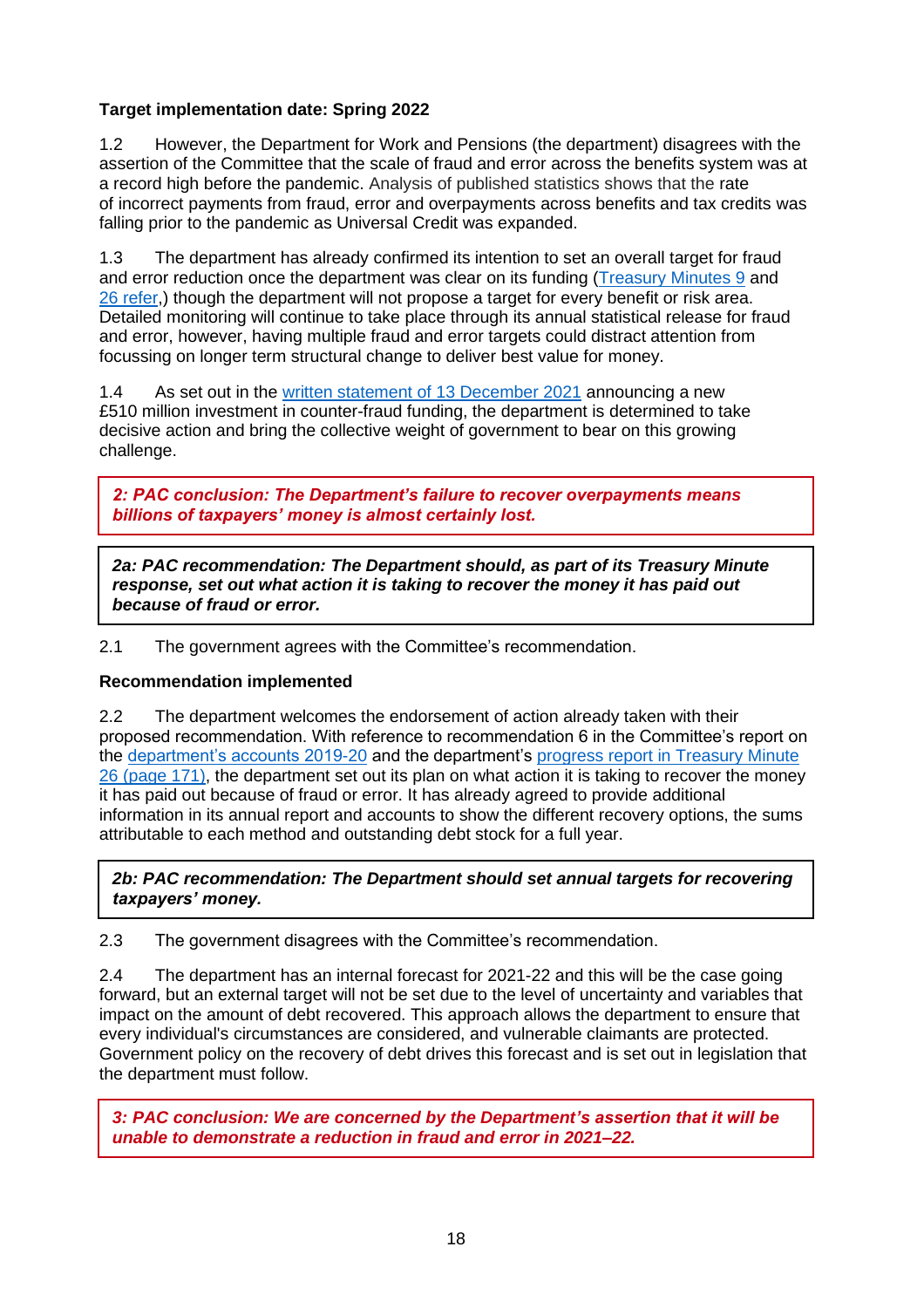*3: PAC recommendation: The Department needs to demonstrate that its actions are reducing fraud and error. Working with the National Audit Office, it should ensure that by the time of its 2021–22 Annual Report and Accounts it has in place a framework for reporting which allows:* 

- *timely reporting of progress, in addition to the annual statistical estimate, to support more responsive action to fraud and error trends;*
- *a consistent basis for reporting how much money has been lost or saved for the taxpayer as a result of action to prevent fraud and error; and*
- *supplementary information on how much of the overpayments and underpayments have been detected and how much has been recovered or paid out in arrears.*

## 3.1 The government agrees with the Committee's recommendation.

#### **Target implementation date: Summer 2022**

3.2 The department welcomes the committee's endorsement of its annual statistical estimate.

3.3 The Monetary Value of Fraud and Error estimates for 2022 are calculated from reviews carried out between November 2020 and October 2021, so not all action taken in 2021-22 will feature in those statistics. This approach represents a gold standard for measuring fraud and error but there are unavoidable time lags associated with its use.

3.4 Further timely insights on fraud and error cannot meet the high standards of an official statistics release, but the department is happy to continue to share with the National Audit Office (NAO) internal fraud and error information drawn via staff fraud referrals, data streams and real-time cyber-resilience. This is sensitive information and cannot be published but sharing this information with the NAO is intended to reassure the Committee that a programme of activity is underway that will eventually be reflected in the published statistics in the years to come.

3.5 The department is already developing an internal measurement and reporting capability to provide estimates of the amount saved for the taxpayer from fraud and error activities.

3.6 The department is not able to report on the flow of new fraud and error coming into the system, which is by its nature unknown.

3.7 The department has data on the volume and value of overpayments, detected and recovered and is exploring the data and processes available to develop a similar approach for underpayments.

3.8 No data can be published until it has been quality assured.

*4: PAC conclusion: The Department has lost a grip of Universal Credit overpayments, which account for most of the £3.8 billion increase in fraud and error and are now at the highest overpayment rate of any benefit.* 

*4: PAC recommendation: The Department should, in its Treasury Minute response, set out how it will achieve the target of 6.5%, specifically setting out what it will do, its expected milestones, and its target reductions for every year up to 2027–28.*

4.1 The government disagrees with the Committee's recommendation.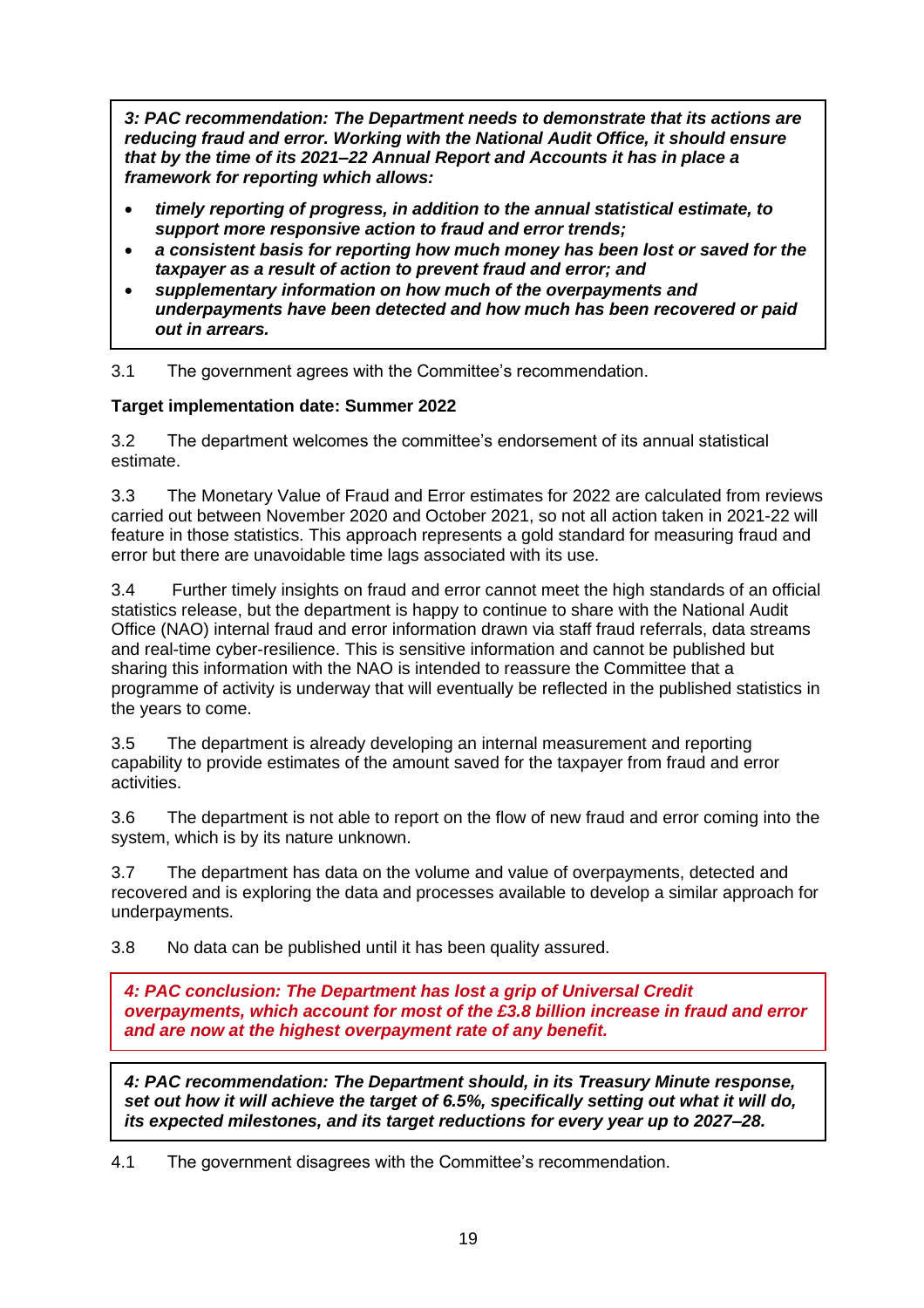4.2 The department cannot commit to setting out a detailed six-year plan in an area which has been seen over the past two years to be extremely uncertain, driven by prevailing economic conditions, changes to caseloads within the benefit systems and external factors that are not in the Department's control. As such the department requires an adaptive and flexible approach to tackle emerging threats, leading to a regular review of plans.

4.3 The department remains committed to the Universal Credit business case which implies an overpayments level of 6.5% for 2027-28, although this is not a formal target and capability is being built within the organisation to spot and target the biggest risks as they emerge.

*5: PAC conclusion: The Department was taken by surprise by the significant rise in levels of Universal Credit fraud attributed to self-employment and capital declaration during the pandemic.* 

*5: PAC recommendation: The Department should, within 6 months, set out its plan for tackling the emergent risks of overpayments as a result of capital and selfemployment fraud. As part of this, it should clearly set out what it needs to achieve this, such as changes to its systems, additional staffing, access to data or legislative changes.* 

5.1 The government agrees with the Committee's recommendation.

#### **Target implementation date: October 2022**

5.2 The department will continue to use the Annual Reports and Accounts (ARA) to set out its plans to counter fraud. The 2020-21 ARA set out in detail the impact the unprecedented nature of the pandemic had on fraud and error. While the department temporarily eased several of the stringent checks that would normally be in place for those making a claim to Universal Credit (UC), easements, such as the Gainfully Self-Employed tests, have been removed.

5.3 The department has received new funding of £510 million over the Spending Review period. As set out in the [written statement of 13 December 2021,](https://questions-statements.parliament.uk/written-statements/detail/2021-12-13/hcws471) part of the money will be used for a targeted review of UC claims to allow the department to systematically review stock UC cases to uncover fraud and error and remove it from the system.

5.4 Additionally, the department continues to work across government to improve access to data and information which will support efforts to tackle overpayments. It will also consider legislative options for additional powers and sanctions to help tackle fraud and error.

*6: PAC conclusion: The Department is failing to properly protect taxpayers' money in deciding not to review over 433,000 cases it knows are more at risk of fraud and error.* 

*6: PAC recommendation: The Department should, within 9 months, review the 433,000 claims identified as at risk of fraud and error that were ended prior to retrospective checking by the Department. It should also consider and set out how else it intends to use retrospective checking as part of its efforts to tackle the causes of fraud and error.* 

6.1 The government disagrees with the Committee's recommendation.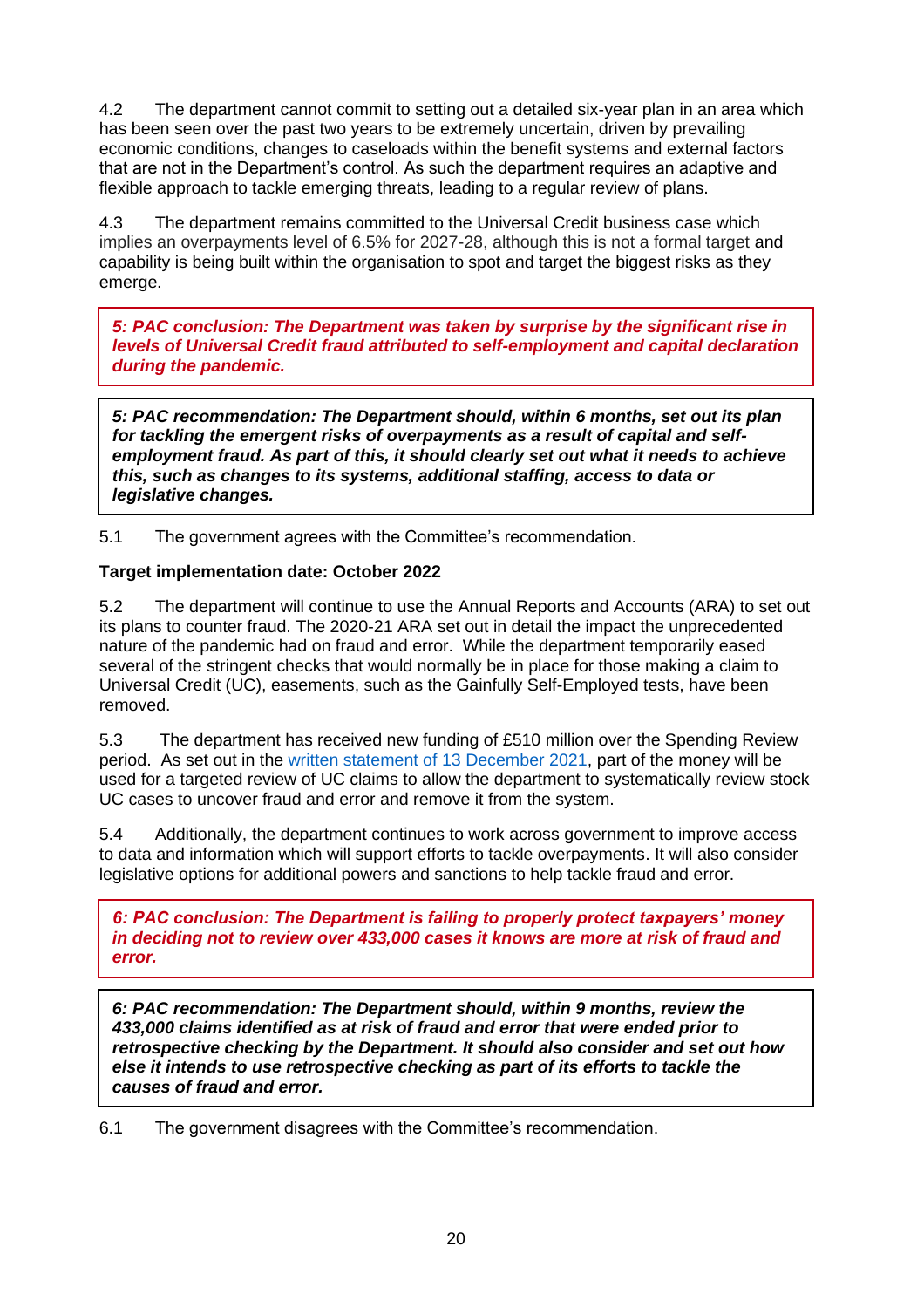6.2 The department's current assessment is that it would not represent value for money to try and recover closed claims relative to other priorities for action on fraud and error, but choices on resource deployment are regularly reviewed.

*7: PAC conclusion: The Department is not sufficiently transparent about the level of fraud which is the result of advances of Universal Credit to which claimants are not entitled.* 

*7: PAC recommendation: The Department should, alongside its annual reporting of fraud and error, monitor and publicly report on the levels of fraud and error arising from advance payments and its progress in tackling this type of fraud.*

7.1 The government disagrees with the Committee's recommendation.

7.2 The department is confident in its controls, which have substantially reduced the risk of overpaid advances since the early days of the pandemic. There is a monitoring regime in place which the department has already demonstrated to the National Audit Office.

7.3 The department will explore available data to see if it can strengthen its calculation of the estimate of fraud and error in Universal Credit advances. The department's Annual Report and Accounts will continue to report on its progress in this area, including the amount written off due to advances fraud.

7.4 The department is already working on a new approach in Universal Credit service to prevent suspicious advances from being paid. The department will report progress on this within the Annual Report and Accounts in 2022.

*8: PAC conclusion: The Department has not determined how it will use its experience during the pandemic to put in place controls that better prevent and tackle fraud and error.* 

*8: PAC recommendation: The Department should use its learning from the pandemic to improve the cost effectiveness of its controls over fraud and error. In particular, it should, within 6 months, assess the impact of the control easements it employed during the pandemic on fraud and error within benefit expenditure and determine the cost effectiveness of each measure it has (or has not) reintroduced.* 

8.1 The government agrees with the Committee's recommendation.

## **Recommendation implemented**

8.2 The government welcomes the endorsement of action already taken with their proposed recommendation. The department has already produced an estimate of the fraud and error impact on benefit expenditure of the control easements employed during the pandemic and set out the impact of measures on the Monetary Value of Fraud and Error numbers. Further details are available on page 112 of the department's [Annual Report and](https://assets.publishing.service.gov.uk/government/uploads/system/uploads/attachment_data/file/1005399/dwp-annual-report-and-accounts-2020-2021-web-ready.pdf)  [Accounts 2020-21.](https://assets.publishing.service.gov.uk/government/uploads/system/uploads/attachment_data/file/1005399/dwp-annual-report-and-accounts-2020-2021-web-ready.pdf)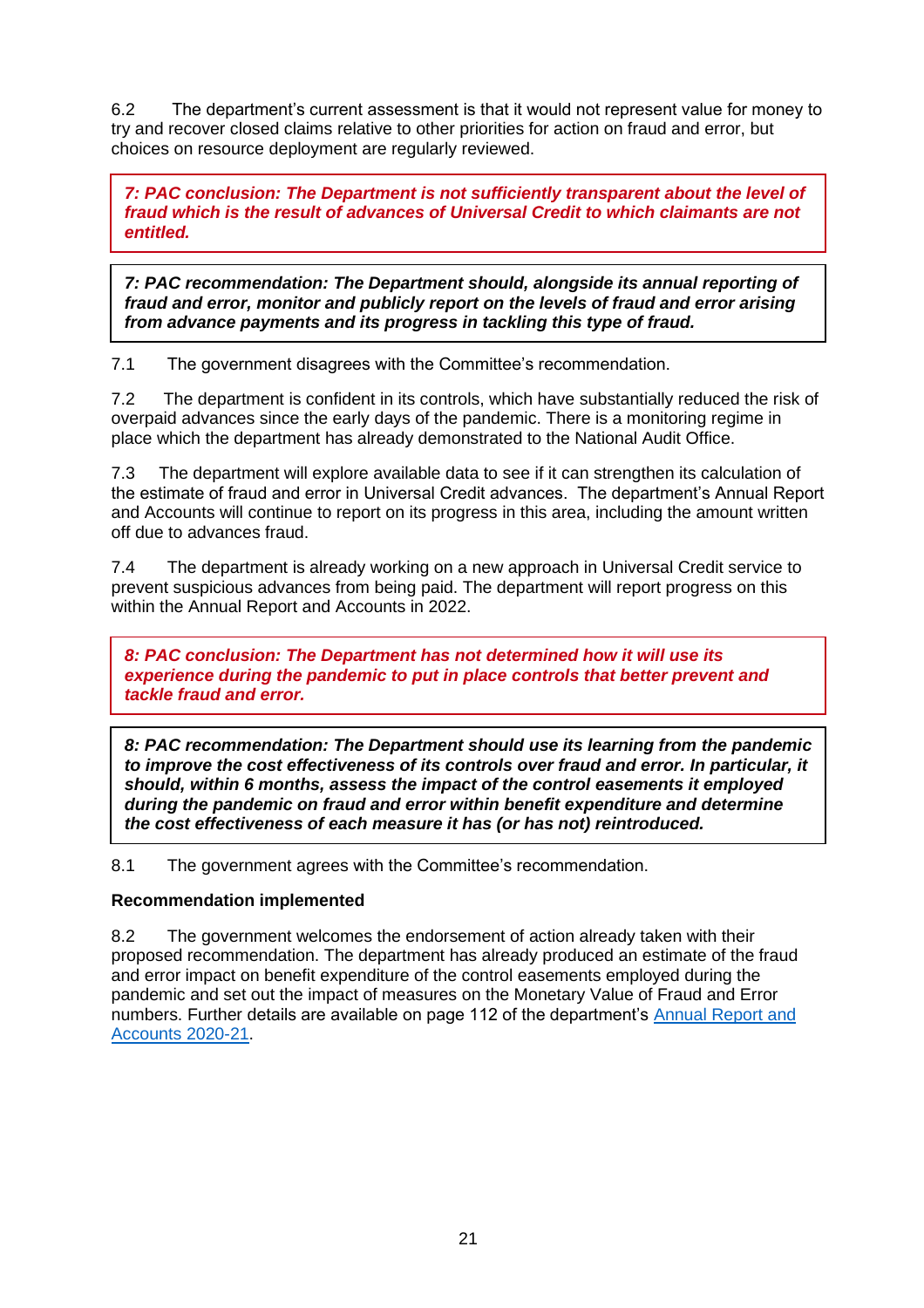# **Twenty-Sixth Report of Session 2021-22**

# **Department for Business, Energy & Industrial Strategy, HM Treasury and Cabinet Office**

## **Lessons from Greensill Capital: accreditation to business support schemes**

#### **Introduction from the Committee**

In Spring 2020, HM Treasury (the Treasury), the Department for Business, Energy & Industrial Strategy (the Department) and the British Business Bank (the Bank) developed several business support schemes to help businesses facing economic challenges as a result of the COVID-19 pandemic. These included the Coronavirus Business Interruption Loan Scheme (CBILS), which supported small and medium-sized businesses with a turnover up to £45 million, and the Coronavirus Large Business Interruption Loan Scheme (CLBILS), which was developed subsequently to support larger businesses with a turnover above £45 million. The loans provided to businesses under the schemes were delivered through commercial lenders such as banks and building societies. The Bank, acting as scheme administrator on behalf of the Department, was responsible for accrediting lenders. Under CBILS, lenders could provide loans up to £5 million; whereas CLBILS offered loans up to £50 million, or up to £200 million for lenders with additional accreditation. These loans attract an 80% guarantee: if the borrower does not repay the loan, the Government steps in and repays the lender 80% of the loan's value. In short, the Department and the Bank did not strike the correct balance between managing decisions quickly and protecting taxpayers interests.

Greensill Capital UK Limited (Greensill), a non-bank lender that entered administration on 8 March 2021, was an accredited lender under both schemes. During the accreditation of Greensill, the Department made several enquiries of the Bank, requesting updates on the status of Greensill's application owing to its relationship with the steel industry via financially struggling Liberty Steel, a part of the Gupta Family Group (GFG) Alliance. In October 2020, the Bank launched an investigation into Greensill's compliance with the CLBILS scheme rules. Greensill lent its maximum allocation of £400 million under CLBILS and £18.5 million under CBILS. The Bank was concerned that Greensill had issued seven CLBILS loans totalling £350 million to companies within the GFG Alliance, six of which were issued on the same day in September, appearing to flagrantly contravene the scheme's £50 million lending cap to groups. The Bank subsequently suspended the government loan guarantees while the investigation is on-going. In the meantime, the government is not obliged to pay Greensill in the event of borrower default. However, if the guarantee is reinstated and the borrowers default on Greensill's loans, the government will be exposed to a maximum liability of £335 million.

Based on a report by the National Audit Office, the Committee took evidence on 22 April 2021 and 22 July 2021 from HM Treasury, the Department for Business Energy and Industrial Strategy, and the British Business Bank. The Committee published its report on 20 November 2021. This is the government's response to the Committee's report.

#### **Relevant reports**

- NAO report: [Investigation into the British Business Bank's accreditation of Greensill capita](https://www.nao.org.uk/wp-content/uploads/2021/07/Investigation-into-the-British-Business-Banks-accreditation-of-Greensill-Capital.pdf)l – Session 2021-22 (HC 301)
- PAC report: [Lessons from Greensill Capital: accreditation to business support schemes](https://committees.parliament.uk/publications/7895/documents/82012/default/) Session 2021-22 (HC 169)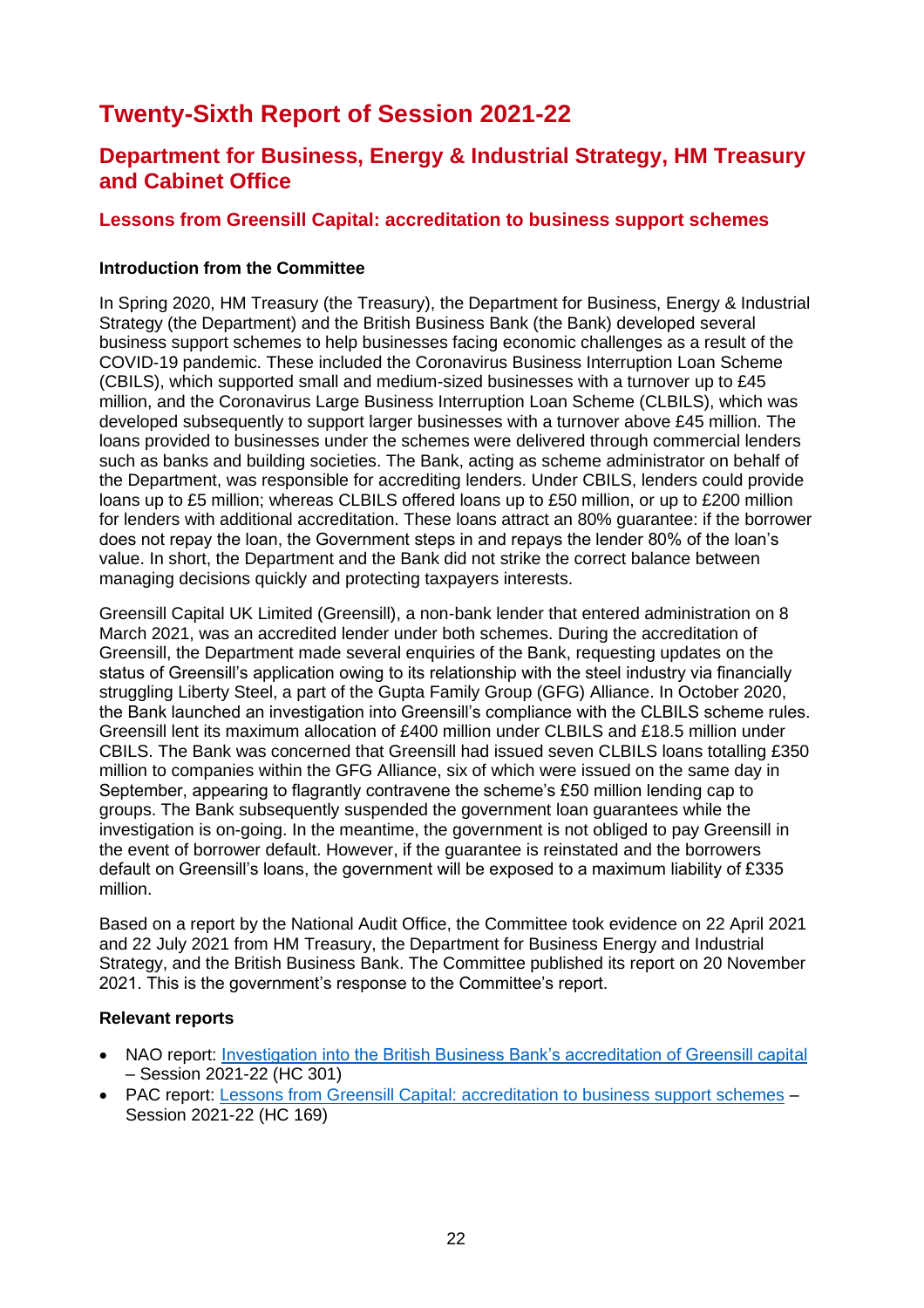**Government response to the Committee**

*1: PAC conclusion: Government's failure to effectively share intelligence on companies approaching it for support, such as Greensill, puts taxpayer money at increased risk.* 

*1: PAC recommendation: Alongside its Treasury Minute response, the Department should write to the Committee by the end of the year setting out what steps it will take to encourage the sharing of information on companies across government, appropriately balancing commercial and legal sensitivities with the public interest.* 

1.1 The government agrees with the Committee's recommendation.

#### **Recommendation implemented**

1.2 The Department for Business, Energy and Industrial Strategy (BEIS) has written to the Committee on this matter alongside this Treasury Minute.

1.3 BEIS (the department) recognises that sharing information on companies across government and between public bodies can bring benefits for policymaking, service delivery, and efforts to mitigate financial crime. The department already plays an active role in facilitating this practice across government in a sensible and proportionate way, where permitted by law and with regard for the appropriate balance of sensitivities and interests.

1.4 BEIS has raised the importance of this across other departments that are responsible for coordinating business information and will work closely with Cabinet Office and HM Treasury to develop existing processes where necessary, bearing in mind commercial and legal restrictions.

1.5 The department also works closely with its arms-length bodies, including Companies House and the Insolvency Service, on appropriate data sharing, for example in response to fraud in the Bounce Back Loan Scheme.

1.6 The department keeps its internal processes under regular review.

*2: PAC conclusion: The Department and the Bank struck the wrong balance between making decisions quickly and protecting taxpayer interests.* 

*2: PAC recommendation: The Bank should write to the Committee by the end of the year setting out how it will better balance between speed of delivery and value for money in future and what trade-offs it is prepared to accept. The response should detail how the Bank will identify these trade-offs early, perform scenario analysis of potential outcomes and take a risk-based approach to its accreditation decisions.* 

2.1 The government agrees with the Committee's recommendation.

## **Recommendation implemented**

2.2 The British Business Bank (the Bank) [wrote to the Committee](https://committees.parliament.uk/publications/8485/documents/85876/default/) on this matter on the 17 December 2021.

2.3 The COVID-19 loan schemes were developed at extreme pace in response to the financial challenges created by the pandemic. It was important that the schemes were accessible to a wide range of lenders, to provide the greatest level of support to UK businesses. Therefore, the Bank – in consultation with BEIS and HM Treasury – streamlined an existing accreditation process to facilitate this speed of delivery.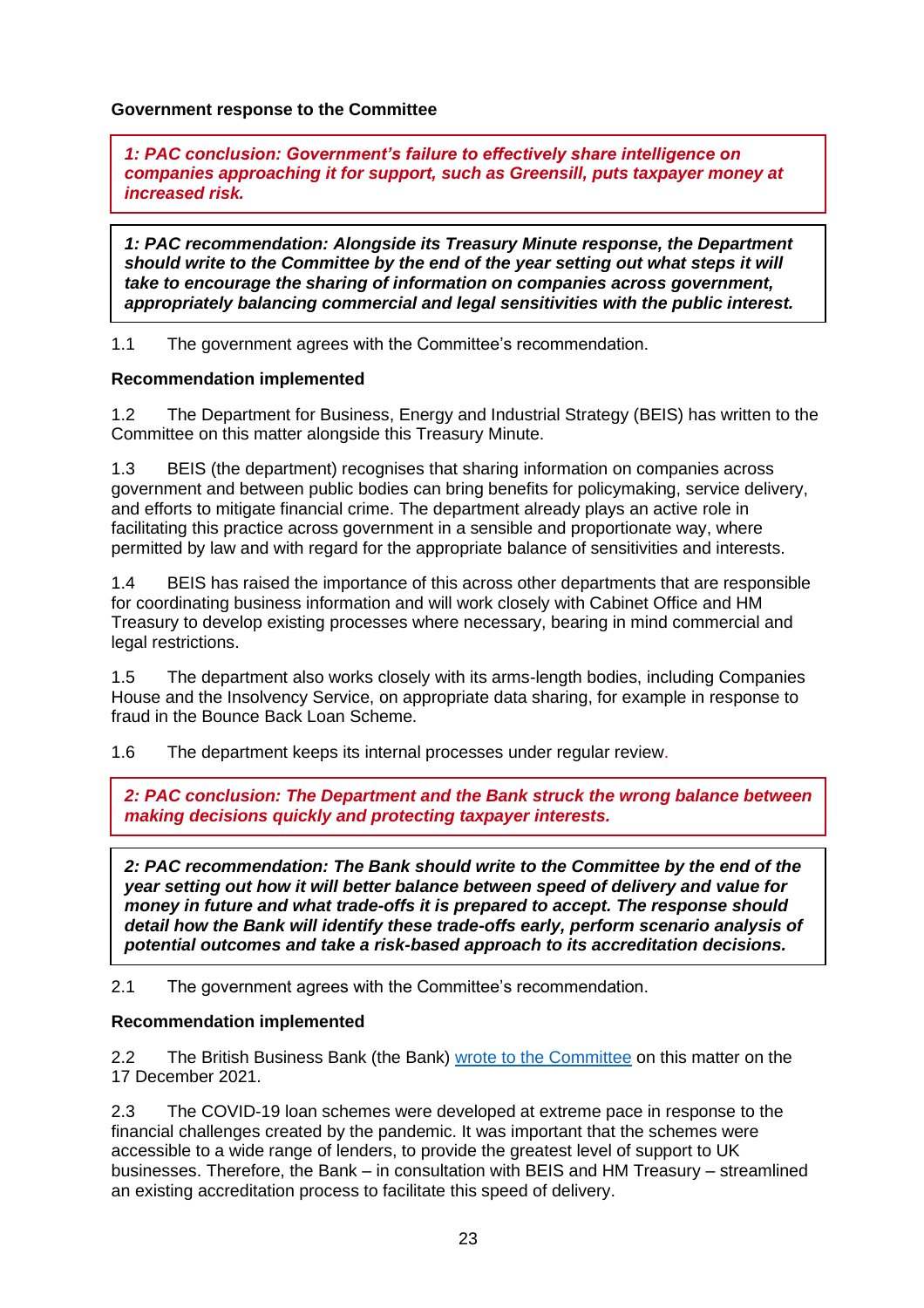2.4 Other programmes run by the Bank have been delivered under different circumstances and as such involve different trade-offs between speed of delivery and value for money, reflecting different policy objectives. For example, the Enterprise Finance Guarantee scheme, the forerunner to the COVID-19 loan schemes, did not operate within the context of an economic emergency and the accreditation of new lenders took much longer, generally lasting between three and six months.

2.5 All products under development at the Bank are evaluated and approved by its Executive Product Development Committee and, where appropriate, by the Bank's Board. These processes seek to balance the trade-offs between speed of delivery and appropriate application and accreditation procedures.

2.6 In the development of any future programmes, these processes would be followed, and the Bank will once again take into account government's policy objectives, rigorously balanced against risk and the imperative to manage public money efficiently. These objectives will help to determine how speed of delivery, value for money and a range of other factors are balanced against each other. The Bank's review of its pre-accreditation checks and postaccreditation audits (as set out at Recommendation 3) will also help to inform the development of any future programmes.

*3: PAC conclusion: The Bank's approach to due diligence in accrediting Greensill was woefully inadequate.* 

*3: PAC recommendation: The Bank should, by the end of February 2022, review its accreditation process, particularly for non-bank lenders and write to us with the results. The review should include the Bank's approach to:*

- *The principles applied to streamlining an accreditation process, and how postaccreditation checks seek to deal with any risks that arise as a result;*
- *challenging and verifying information lenders provide regarding who they plan to lend to, and whether their plans raise any red flags;*
- *alternative evidence sources, including information held by other government bodies such as the Financial Conduct Authority, the Prudential Regulation Authority, and departments; and*
- *revisiting accreditation decisions in the event of material changes to a lender's or recipients' circumstances with the option to revoke guarantees.*

3.1 The government agrees with the Committee's recommendation.

#### **Target implementation date: February 2022**

3.2 The Bank will write to the Committee by the end of February 2022 in line with the Committee's recommendation. The response will detail the range of accreditation processes that were reviewed and adjusted prior to the launch of the Recovery Loan Scheme (RLS), which succeeded the original COVID-19 loan schemes. The Bank will continue to keep its accreditation process under review, for RLS and any future programmes, to ensure they are sufficiently robust.

*4: PAC conclusion: The Bank has been insufficiently curious when identifying where money lent through the schemes, including by Greensill, has ultimately gone.*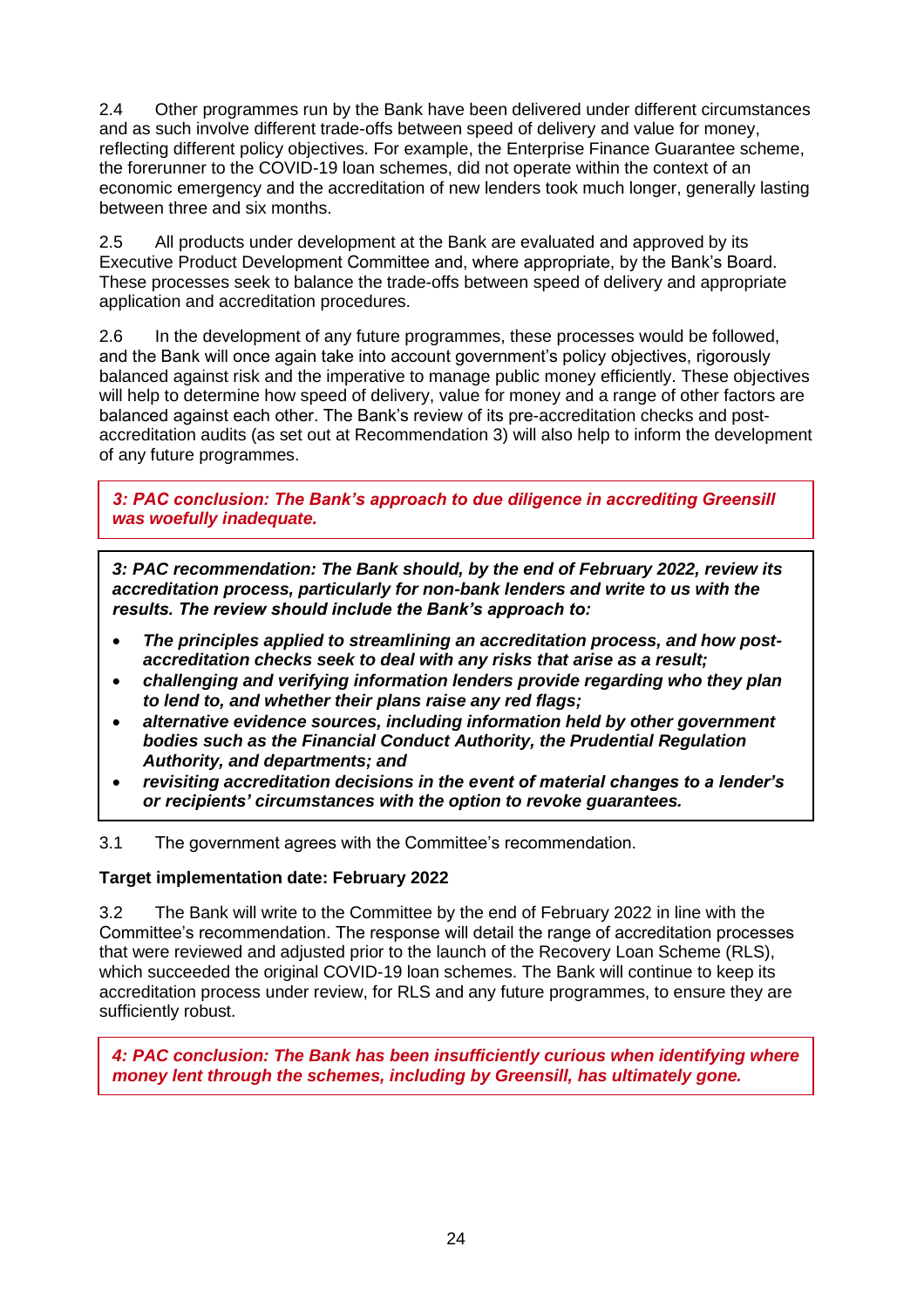*4: PAC recommendation: As a matter of urgency, the Bank should inform the Committee how it ensures that money lent under CBILS and CLBILS supports businesses in the UK and the British economy, how it monitors this in practice, and what action it would take if it discovered funds lent under these schemes have been offshored.* 

4.1 The government agrees with the Committee's recommendation.

# **Recommendation implemented**

4.2 The Bank has [written to the Committee](https://committees.parliament.uk/publications/8485/documents/85876/default/) on this matter on 17 December 2021.

4.3 Both the Coronavirus Business Interruption Loan Scheme (CBILS) and the Coronavirus Large Business Interruption Loan Scheme (CLBILS) were designed with the intention of supporting a wide range of businesses, including those not wholly domiciled in the UK, as well as importers, so long as the loans are used in part to the benefit of the UK operations. Under scheme rules, a loan made will not be guaranteed if the borrower does not meet a range of eligibility criteria which determine if they are UK based.

4.4 As delegated schemes, lenders are required to have their own processes and controls in place to ensure that funds are used in accordance with the scheme rules. The Bank's lender audit assurance programme includes testing to verify that UK eligibility criteria are being met. Experience from the first round of audits, which was focussed on loan application processes (including application of scheme eligibility criteria), showed it was effective in remedying identified issues and ensuring lenders took action to improve compliance under the scheme.

4.5 If a lender is found to have failed to properly apply scheme eligibility criteria, the Bank has a range of measures at its disposal to remedy the situation, including the removal of the guarantee.

*5: PAC conclusion: We are concerned that the Bank's investigation into Greensill has progressed much more slowly than we would expect given the seriousness of the potential breach.* 

*5a: PAC recommendation: The Bank should complete its investigation as soon as possible and inform the Committee, as a matter of urgency, when it expects to do so.* 

5.1 The government agrees with the Committee's recommendation.

## **Recommendation implemented**

5.2 The Bank has [written to the Committee](https://committees.parliament.uk/publications/8485/documents/85876/default/) on this matter on 17 December 2021.

5.3 The Bank's priority is that the investigation into Greensill's lending under the scheme is thorough, in order that a fully informed view can be taken as to whether the CLBILS rules were breached by Greensill. The obligations of the Guarantor remain suspended whilst the investigation into Greensill's lending under CLBILS continues. Whilst the suspension is in place, the Government is not obliged pay out on any claim on the guarantee in respect of CLBILS facilities provided by Greensill.

5.4 In light of the amount of taxpayer money potentially at stake, the Bank's primary concern is that a decision is taken upon a full and informed picture, rather than that a quick resolution is reached. The Bank will inform the Committee when the outcome of its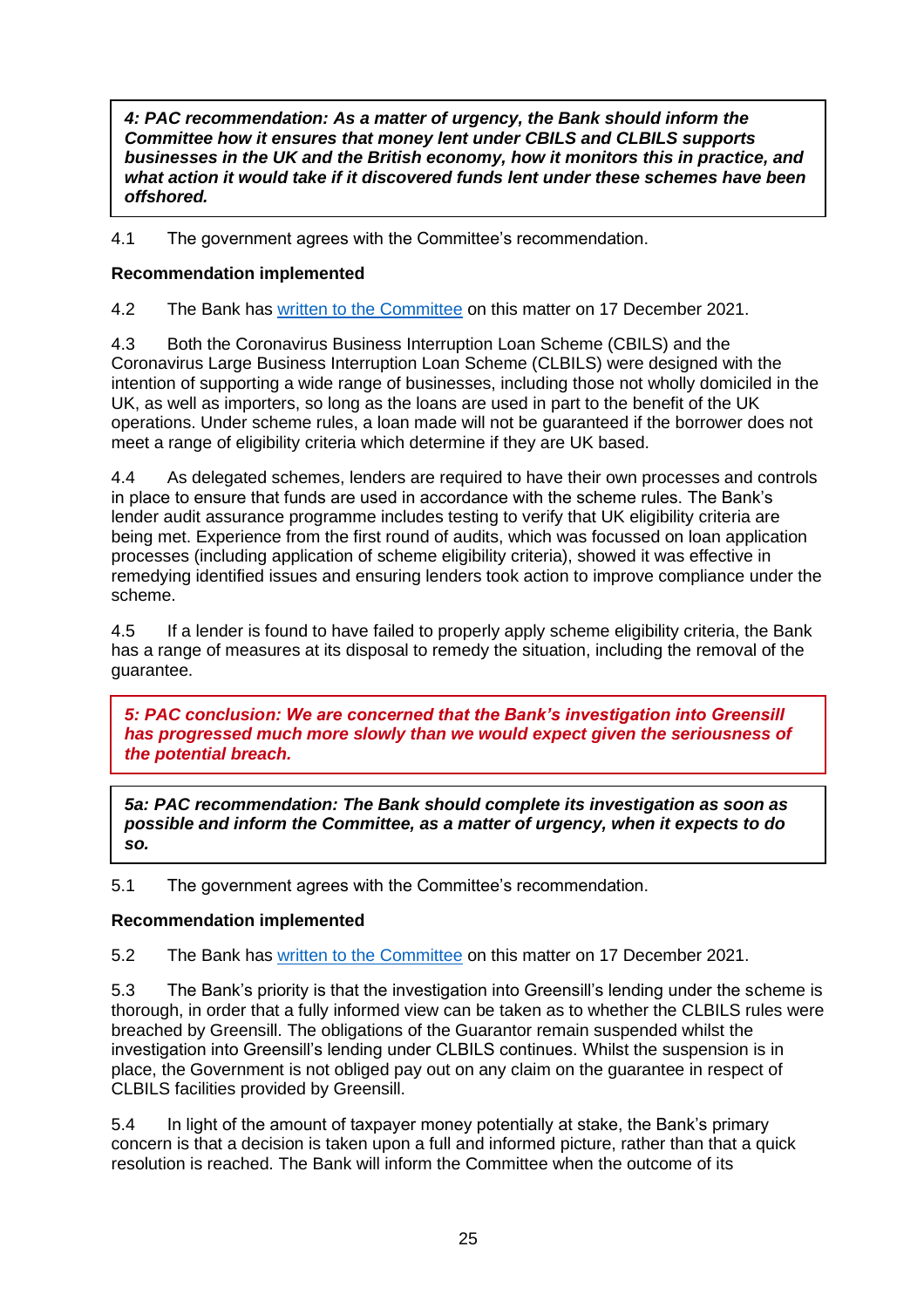investigation into Greensill's lending has been reached, which is expected to be in the early months of 2022.

*5b: PAC recommendation: The Bank should write to the Committee as soon as the investigation has concluded with the outcome it has reached and how it will apply any lessons learned. We expect the lessons learned to include, but not be limited to:* 

- *how better sharing of information between public bodies can be achieved;*
- *the correct balance between pre-accreditation checks, and post-accreditation audits; and*
- *whether warning signs that lenders are under financial pressure – such as downgrades in credit ratings – amount to a notifiable event that should result in the Bank re-considering past accreditation decisions*

5.5 The government agrees with the Committee's recommendation.

#### **Target implementation date: Spring 2022**

5.6 The Bank will inform the Committee when the outcome its investigation into Greensill's lending has been reached, which is expected to be in the early months of 2022.

5.7 To be clear, the Bank is undertaking an investigation into Greensill's conduct as a lender under CLBILS, rather than an investigation into the Bank's accreditation of Greensill to CLBILS. The Bank notes that the National Audit Office (NAO) has examined the accreditation of Greensill to CLBILS and published its findings in its report ["Investigation into the British](https://www.nao.org.uk/report/investigation-into-the-british-business-banks-accreditation-of-greensill-capital/)  [Business Bank's accreditation of Greensill Capital"](https://www.nao.org.uk/report/investigation-into-the-british-business-banks-accreditation-of-greensill-capital/).

5.8 The Bank will address the broader questions the Committee raises with respect to the accreditation process and sharing of information between public bodies in the context of its response to recommendations 3 and 7.

*6: PAC conclusion: The Department's enquiries of the Bank during Greensill's accreditation created a damaging perception of interference, though the Bank asserts that this did not affect its judgement.* 

*6a: PAC recommendation: Alongside its Treasury Minute response, the Department should write to the Committee within three months setting out the principles it will apply to future correspondence with the Bank on matters for which the Bank is operationally independent, to minimise any future perception of influence.* 

6.1 The government agrees with the Committee's recommendation.

#### **Target implementation date: Spring 2022**

6.2 The department is extremely mindful of the need to respect the Bank's operational independence and will always seek to ensure any correspondence with the Bank reflects that, where it applies.

6.3 The [Shareholder Relationship Framework Document](https://eur02.safelinks.protection.outlook.com/?url=https%3A%2F%2Fwww.british-business-bank.co.uk%2Fwp-content%2Fuploads%2F2013%2F10%2FShareholder-Relationship-Framework.pdf&data=04%7C01%7COliver.Page%40beis.gov.uk%7C377697e0079e476861fc08d9be5d2b3d%7Ccbac700502c143ebb497e6492d1b2dd8%7C0%7C0%7C637750129625663637%7CUnknown%7CTWFpbGZsb3d8eyJWIjoiMC4wLjAwMDAiLCJQIjoiV2luMzIiLCJBTiI6Ik1haWwiLCJXVCI6Mn0%3D%7C3000&sdata=j2%2BsSgRKA6AhiB%2Fn4%2BTVzJVZEkVp0gBgUA%2Fg4EKXAyE%3D&reserved=0) governs the relationship between the Bank and the Department for Business, Energy and Industrial Strategy's (BEIS) Secretary of State, who is the sole shareholder, and informs how officials from the department and the Bank work together on a day-to-day basis. This document includes a specific undertaking ('Operational Independence Undertaking') which sets out the Bank's independence in respect of operational or commercial matters, though it does not apply to activities undertaken by the Bank's 'Service Arm', such as the COVID-19 programmes. 'Service Arm' activity is governed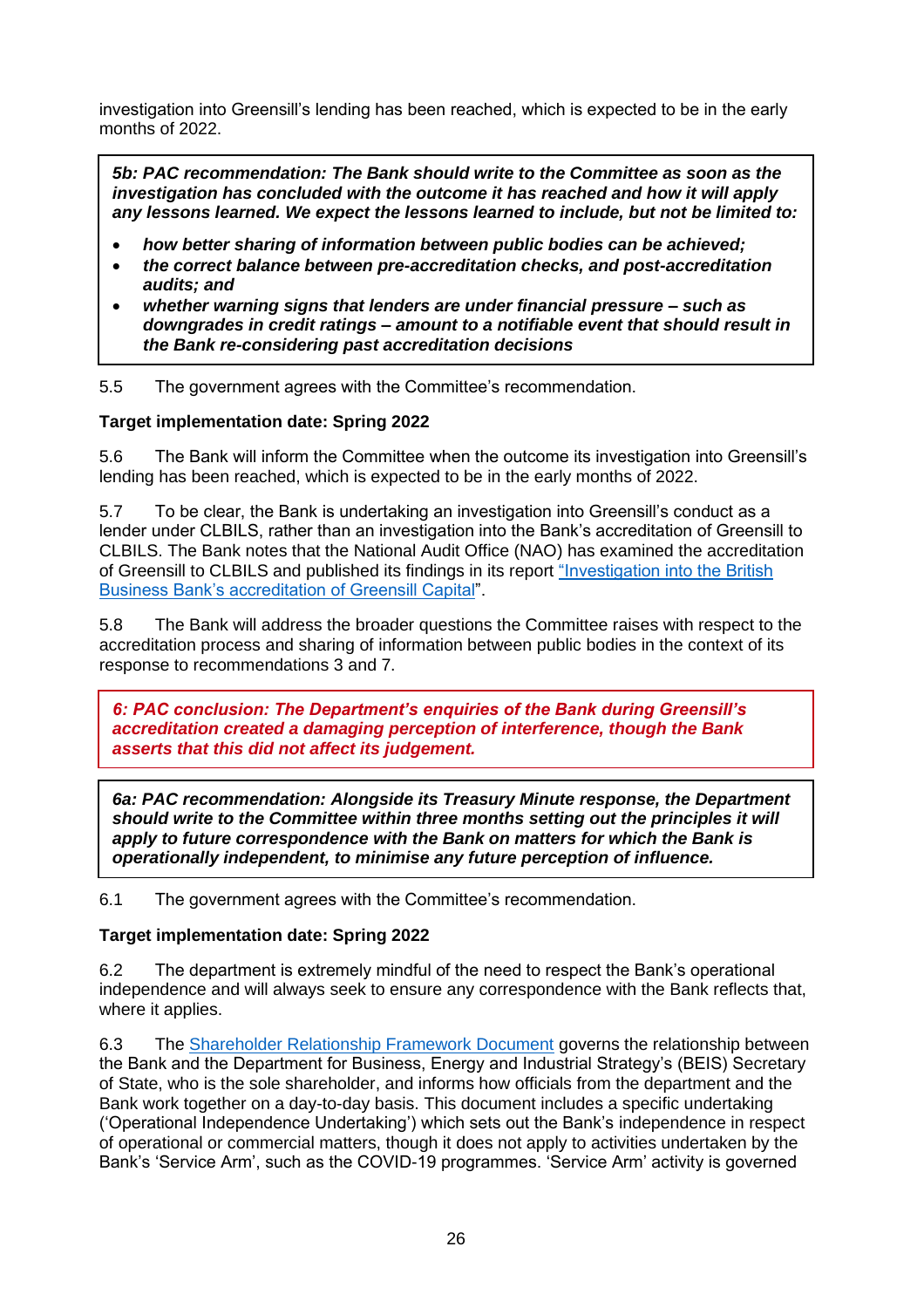by a service agreement and matters of operational independence for programmes carried out by the 'Service Arm' are defined in relevant service agreement schedules.

6.4 The Shareholder Relationship Framework Document is currently being updated. As part of this process, consideration will be given to whether any changes are required on the matter of operational independence with respect to 'Service Arm' activity, including with respect to correspondence between the department and the Bank in relation to the delivery of such activity. The department will write to the Committee on the outcome of its considerations.

*6b: PAC recommendation: The Treasury should, jointly with the Cabinet Office, set out cross-government principles to create a more routine and transparent way of sponsoring bodies making enquiries of its arms-length bodies.* 

6.5 The government agrees with the Committee's recommendation.

## **Target implementation date: Spring 2022**

6.6 The government has made a commitment to enhance departmental sponsorship through Action 24 of the [Declaration on Government Reform.](https://www.gov.uk/government/publications/declaration-on-government-reform) The 'Sponsorship Code of Good Practice' will deliver on that commitment by supporting departments in transforming the consistency and capability of sponsorship teams. The government will aim to publish the new guidance in 2022.

6.7 Sponsoring departments will be expected to take account of this revised guidance, once available, in how they engage with their arms-length bodies.

*7: PAC conclusion: The Government has not yet identified the lessons it will take from its accreditation of Greensill or from its COVID-19 business support schemes.* 

*7: PAC recommendation: The Treasury, the Department and the Bank should jointly work to identify the lessons that need to be learned from its COVID-19 business support schemes and Greensill's accreditation in particular. By July 2022 they should publish a full lessons-learned report on these schemes, outlining how each lesson will be implemented. This will enable it to be better prepared for any future economic shock.* 

7.1 The government agrees with the Committee's recommendation.

#### **Target implementation date: Summer 2022**

7.2 The government is committed to building on the experience of the COVID-19 loan schemes, which were designed and delivered in the response to extraordinary economic circumstances brought about by the coronavirus pandemic. The government recognises the importance of learning lessons from these schemes to ensure it is as well-positioned as possible to deal with any future economic crisis that might require extraordinary state intervention.

7.3 This will be achieved principally through the full, multi-year evaluation of the schemes, which is being conducted by London Economics and Ipsos MORI. Reports will be published in due course, in line with usual government guidelines. The exact timings will depend on how the evaluation progresses operationally, but it is intended that results will be published no later than Quarter 1 of each year between 2022 and 2024.

7.4 In the meantime, the government will aim to produce a lessons-learned report by Summer 2022. This will draw on any early insights from the evaluation.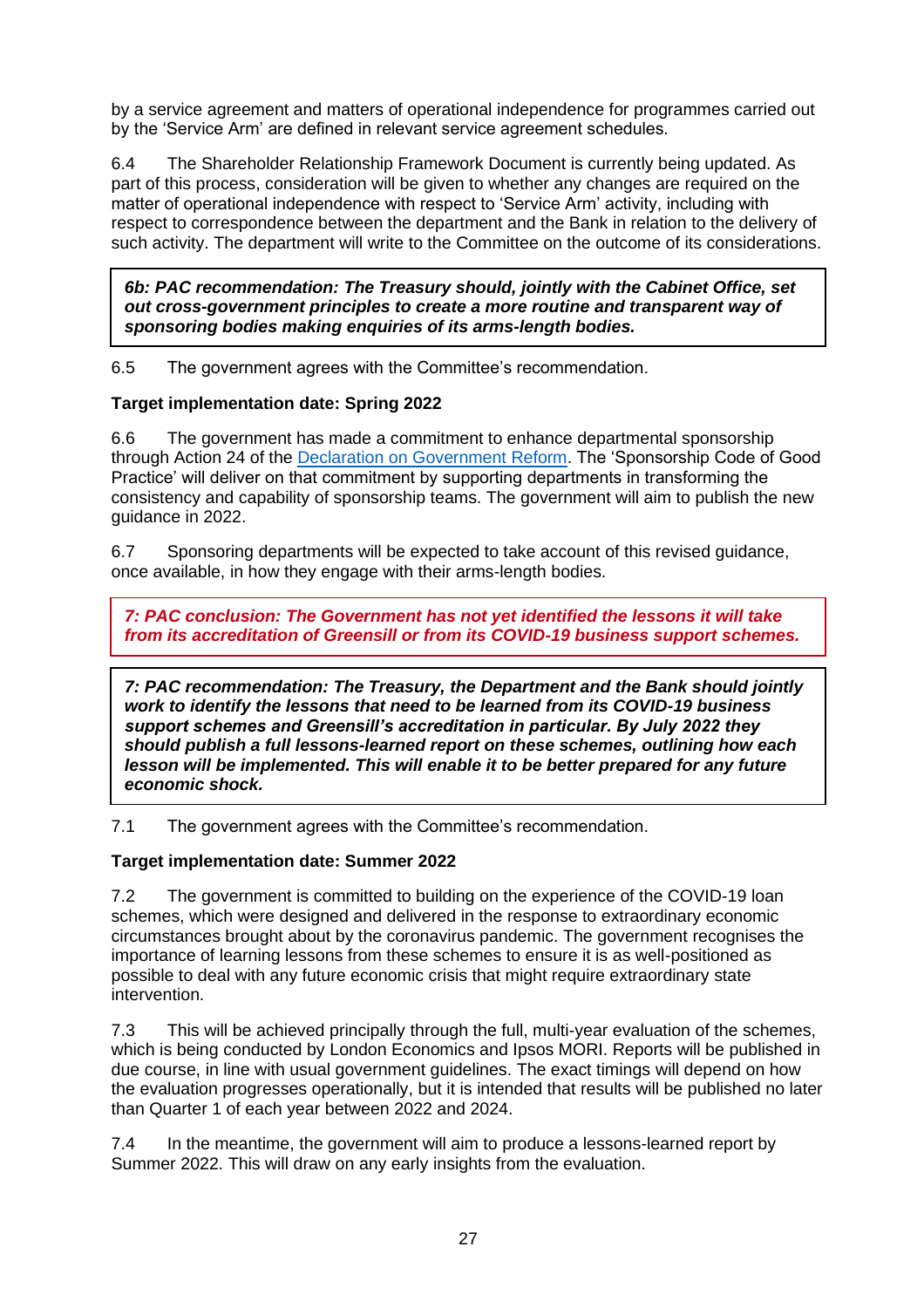# **Treasury Minutes Archive<sup>3</sup>**

Treasury Minutes are the government's response to reports from the Committee of Public Accounts. Treasury Minutes are Command Papers laid in Parliament.

#### **Session 2021-22**

| <b>Committee Recommendations:</b> | 176 |       |
|-----------------------------------|-----|-------|
| Recommendations agreed:           | 161 | (91%) |
| Recommendations disagreed:        | 15  |       |

| <b>Publication Date</b> | <b>PAC Reports</b>                                       | <b>Ref Number</b> |
|-------------------------|----------------------------------------------------------|-------------------|
| August 2021             | Government response to PAC reports 1-6                   | CP 510            |
| September 2021          | Government response to PAC reports 8-11                  | CP 520            |
| November 2021           | Government response to PAC reports 7,13-16 (and TM2 BBC) | CP 550            |
| December 2021           | Government response to PAC reports 12, 17-21             | CP 583            |
| January 2022            | Government response to PAC reports 22-26                 | CP 603            |

#### **Session 2019-21**

| <b>Committee Recommendations:</b> | 233 |       |
|-----------------------------------|-----|-------|
| Recommendations agreed:           | 208 | (89%) |
| Recommendations disagreed:        | 25  |       |

| <b>Publication Date</b> | <b>PAC Reports</b>                               | <b>Ref Number</b> |
|-------------------------|--------------------------------------------------|-------------------|
| <b>July 2020</b>        | Government responses to PAC reports 1-6          | <b>CP 270</b>     |
| September 2020          | Government responses to PAC reports 7-13         | CP 291            |
| November 2020           | Government responses to PAC reports 14-17 and 19 | CP 316            |
| January 2021            | Government responses to PAC reports 18, 20-24    | CP 363            |
| February 2021           | Government responses to PAC reports 25-29        | CP 376            |
| February 2021           | Government responses to PAC reports 30-34        | <b>CP 389</b>     |
| <b>March 2021</b>       | Government responses to PAC reports 35-39        | CP 409            |
| April 2021              | Government responses to PAC reports 40-44        | CP 420            |
| May 2021                | Government responses to PAC reports 45-51        | CP 434            |
| June 2021               | Government responses to PAC reports 52-56        | CP 456            |

#### **Session 2019**

Committee Recommendations: 11<br>Recommendations agreed: 11 (100%) Recommendations agreed: Recommendations disagreed: 0

| <b>Publication Date</b> | <b>PAC Reports</b>                                  | <b>Ref Number</b> |
|-------------------------|-----------------------------------------------------|-------------------|
| January 2020            | Government response to PAC report [112-119] 1 and 2 | $\vert$ CP 210    |

 $3$  List of Treasury Minutes responses for Sessions 2010-15 are annexed in the government's response to PAC Report 52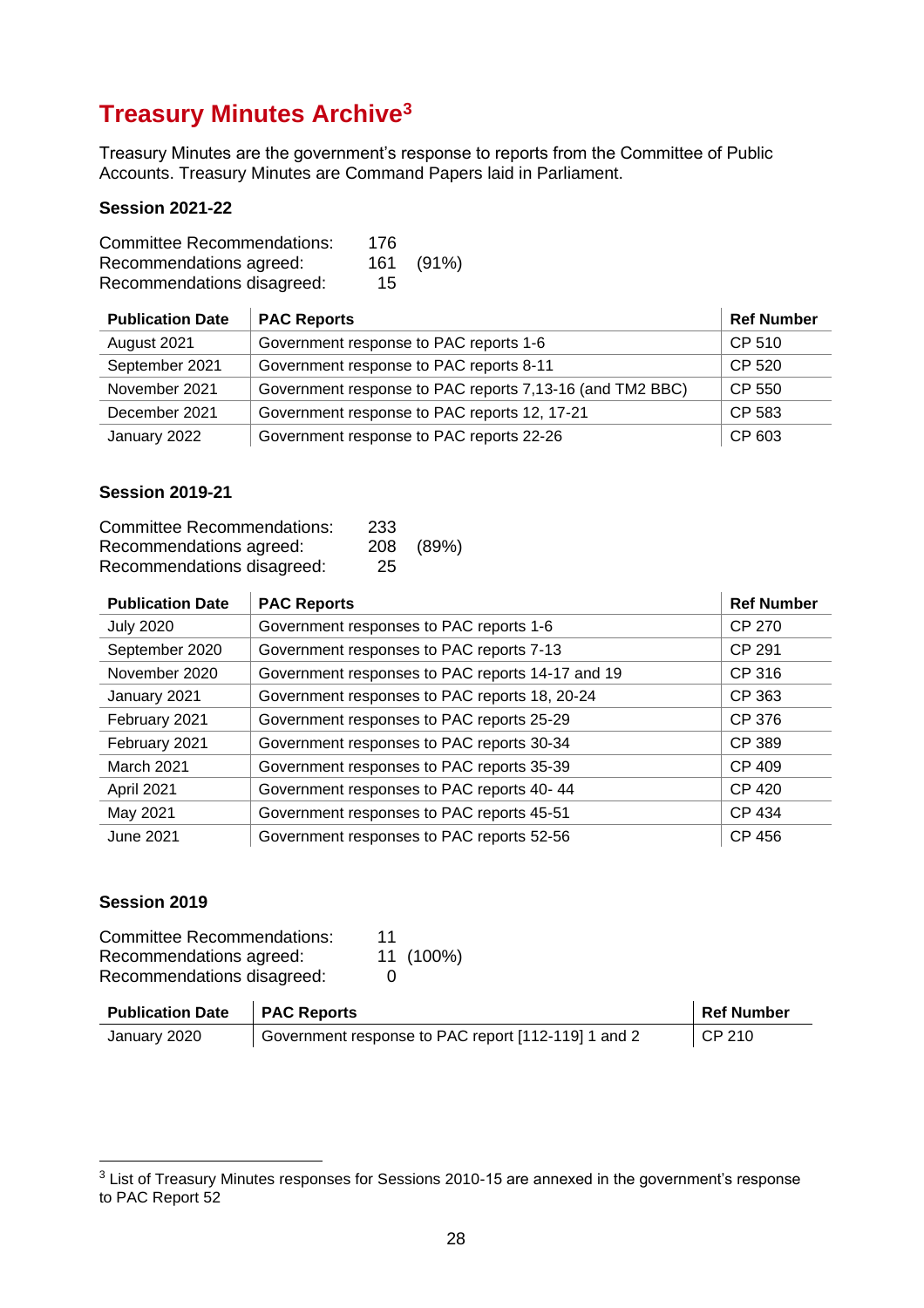# **Session 2017-19**

| <b>Committee Recommendations:</b> | 747 |           |
|-----------------------------------|-----|-----------|
| Recommendations agreed:           |     | 675 (90%) |
| Recommendations disagreed:        |     | 72 (10%)  |

| <b>Publication Date</b> | <b>PAC Reports</b>                                   | <b>Ref Number</b> |
|-------------------------|------------------------------------------------------|-------------------|
| December 2017           | Government response to PAC report 1                  | Cm 9549           |
| January 2018            | Government responses to PAC reports 2 and 3          | Cm 9565           |
| March 2018              | Government responses to PAC reports 4-11             | Cm 9575           |
| March 2018              | Government responses to PAC reports 12-19            | Cm 9596           |
| May 2018                | Government responses to PAC reports 20-30            | Cm 9618           |
| June 2018               | Government responses to PAC reports 31-37            | Cm 9643           |
| <b>July 2018</b>        | Government responses to PAC reports 38-42            | Cm 9667           |
| October 2018            | Government responses to PAC reports 43-58            | Cm 9702           |
| December 2018           | Government responses to PAC reports 59-63            | Cm 9740           |
| January 2019            | Government responses to PAC reports 64-68            | <b>CP 18</b>      |
| March 2019              | Government responses to PAC reports 69-71            | <b>CP 56</b>      |
| April 2019              | Government responses to PAC reports 72-77            | CP 79             |
| May 2019                | Government responses to PAC reports 78-81 and 83-85  | <b>CP 97</b>      |
| June 2019               | Government responses to PAC reports 82, 86-92        | <b>CP 113</b>     |
| <b>July 2019</b>        | Government responses to PAC reports 93-94 and 96-98  | <b>CP 151</b>     |
| October 2019            | Government responses to PAC reports 95, 99-111       | <b>CP 176</b>     |
| January 2020            | Government response to PAC reports 112-119 [1 and 2] | CP 210            |

# **Session 2016-17**

| <b>Committee Recommendations:</b> | 393 |       |
|-----------------------------------|-----|-------|
| Recommendations agreed:           | 356 | (91%) |
| Recommendations disagreed:        | -37 | (9%)  |

| <b>Publication Date</b> | <b>PAC Reports</b>                                  | <b>Ref Number</b> |
|-------------------------|-----------------------------------------------------|-------------------|
| November 2016           | Government responses to PAC reports 1-13            | Cm 9351           |
| December 2016           | Government responses to PAC reports 14-21           | Cm 9389           |
| February 2017           | Government responses to PAC reports 22-25 and 28    | Cm 9413           |
| March 2017              | Government responses to PAC reports 26-27 and 29-34 | Cm 9429           |
| March 2017              | Government responses to PAC reports 35-41           | Cm 9433           |
| October 2017            | Government responses to PAC reports 42-44 and 46-64 | Cm 9505           |

# **Session 2015-16**

| <b>Committee Recommendations:</b> | 262 |           |
|-----------------------------------|-----|-----------|
| Recommendations agreed:           |     | 225 (86%) |
| Recommendations disagreed:        |     | 37 (14%)  |

| <b>Publication Date</b> | <b>PAC Reports</b>                          | <b>Ref Number</b> |
|-------------------------|---------------------------------------------|-------------------|
| December 2015           | Government responses to PAC reports 1 to 3  | Cm 9170           |
| January 2016            | Government responses to PAC reports 4 to 8  | Cm 9190           |
| March 2016              | Government responses to PAC reports 9 to 14 | Cm 9220           |
| March 2016              | Government responses to PAC reports 15-20   | Cm 9237           |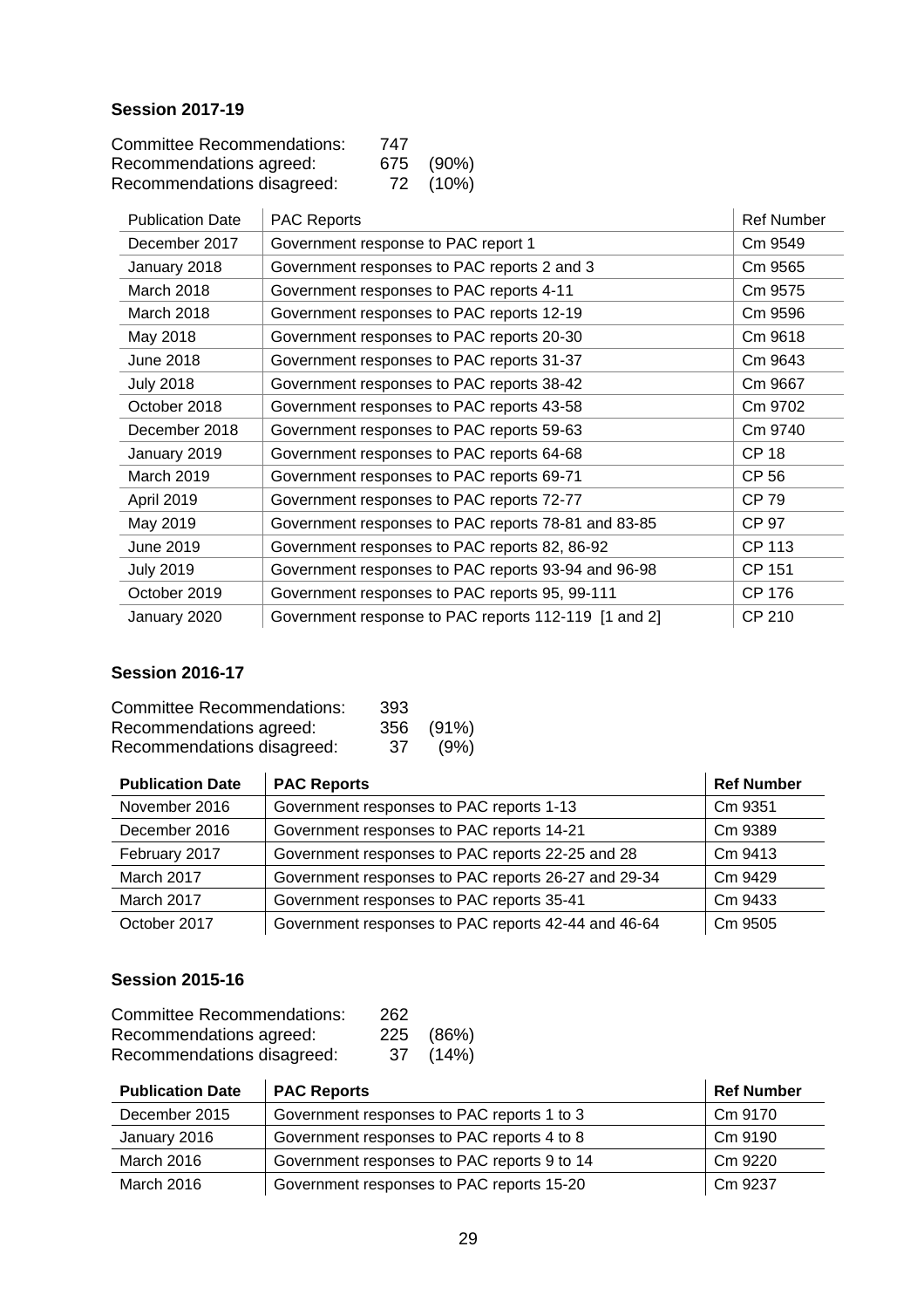| <b>Publication Date</b> | <b>PAC Reports</b>                                       | <b>Ref Number</b> |
|-------------------------|----------------------------------------------------------|-------------------|
| April 2016              | Government responses to PAC reports 21-26                | Cm 9260           |
| May 2016                | Government responses to PAC reports 27-33                | Cm 9270           |
| <b>July 2016</b>        | Government responses to PAC reports 34-36; 38; and 40-42 | Cm 9323           |
| November 2016           | Government responses to PAC reports 37 and 39 (part 1)   | Cm 9351           |
| December 2016           | Government response to PAC report 39 (part 2)            | Cm 9389           |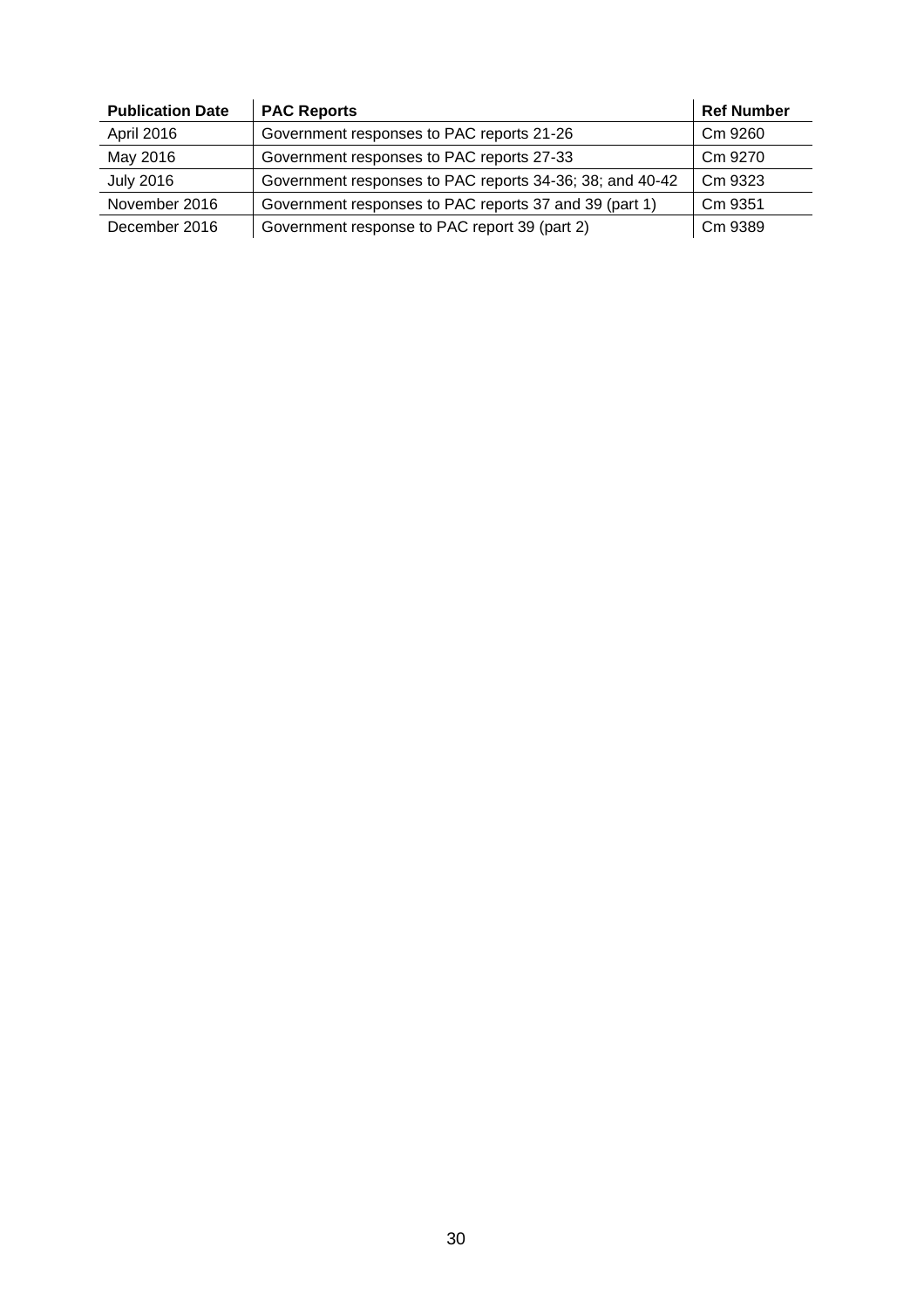# **Treasury Minutes Progress Reports Archive**

Treasury Minutes Progress Reports provide updates on the implementation of recommendations from the Committee of Public Accounts. These reports are Command Papers laid in Parliament.

| <b>Publication Date</b> | <b>PAC Reports</b>                         | <b>Ref Number</b> |
|-------------------------|--------------------------------------------|-------------------|
| November 2021           | Session 2013-14: updates on 1 PAC report   |                   |
|                         | Session 2016-17: updates on 3 PAC reports  |                   |
|                         | Session 2017-19: updates on 33 PAC reports | CP 549            |
|                         | Session 2019: updates on 2 PAC reports     |                   |
|                         | Session 2019-21: updates on 47 PAC reports |                   |
|                         | Session 2021-22: updates on 5 PAC reports  |                   |
|                         | Session 2010-12: updates on 1 PAC report   | <b>CP 424</b>     |
|                         | Session 2013-14: updates on 1 PAC report   |                   |
|                         | Session 2015-16: updates on 0 PAC reports  |                   |
| May 2021                | Session 2016-17: updates on 4 PAC reports  |                   |
|                         | Session 2017-19: updates on 47 PAC reports |                   |
|                         | Session 2019: updates on 2 PAC reports     |                   |
|                         | Session 2019-21: updates on 28 PAC reports |                   |
|                         | Session 2010-12: updates on 1 PAC report   |                   |
|                         | Session 2013-14: updates on 1 PAC report   |                   |
| November 2020           | Session 2015-16: updates on 0 PAC reports  | CP 313            |
|                         | Session 2016-17: updates on 7 PAC reports  |                   |
|                         | Session 2017-19: updates on 73 PAC reports |                   |
|                         | Session 2019: updates on 2 reports         |                   |
|                         | Session 2010-12: updates on 2 PAC reports  | <b>CP 221</b>     |
|                         | Session 2013-14: updates on 1 PAC report   |                   |
| February 2020           | Session 2015-16: updates on 3 PAC reports  |                   |
|                         | Session 2016-17: updates on 14 PAC reports |                   |
|                         | Session 2017-19: updates on 71 PAC reports |                   |
|                         | Session 2010-12: updates on 2 PAC reports  |                   |
|                         | Session 2013-14: updates on 4 PAC reports  |                   |
| March 2019              | Session 2014-15: updates on 2 PAC reports  | <b>CP 70</b>      |
|                         | Session 2015-16: updates on 7 PAC reports  |                   |
|                         | Session 2016-17: updates on 22 PAC reports |                   |
|                         | Session 2017-19: updates on 46 PAC reports |                   |
|                         | Session 2010-12: updates on 2 PAC reports  | Cm 9668           |
| <b>July 2018</b>        | Session 2013-14: updates on 4 PAC reports  |                   |
|                         | Session 2014-15: updates on 2 PAC reports  |                   |
|                         | Session 2015-16: updates on 9 PAC reports  |                   |
|                         | Session 2016-17: updates on 38 PAC reports |                   |
|                         | Session 2017-19: updates on 17 PAC reports |                   |
| January 2018            | Session 2010-12: updates on 2 PAC reports  | Cm 9566           |
|                         | Session 2013-14: updates on 5 PAC reports  |                   |
|                         | Session 2014-15: updates on 4 PAC reports  |                   |
|                         | Session 2015-16: updates on 14 PAC reports |                   |
|                         | Session 2016-17: updates on 52 PAC reports |                   |
| October 2017            | Session 2010-12: updates on 3 PAC reports  |                   |
|                         | Session 2013-14: updates on 7 PAC reports  |                   |
|                         | Session 2014-15: updates on 12 PAC reports | Cm 9506           |
|                         | Session 2015-16: updates on 26 PAC reports |                   |
|                         | Session 2016-17: updates on 39 PAC reports |                   |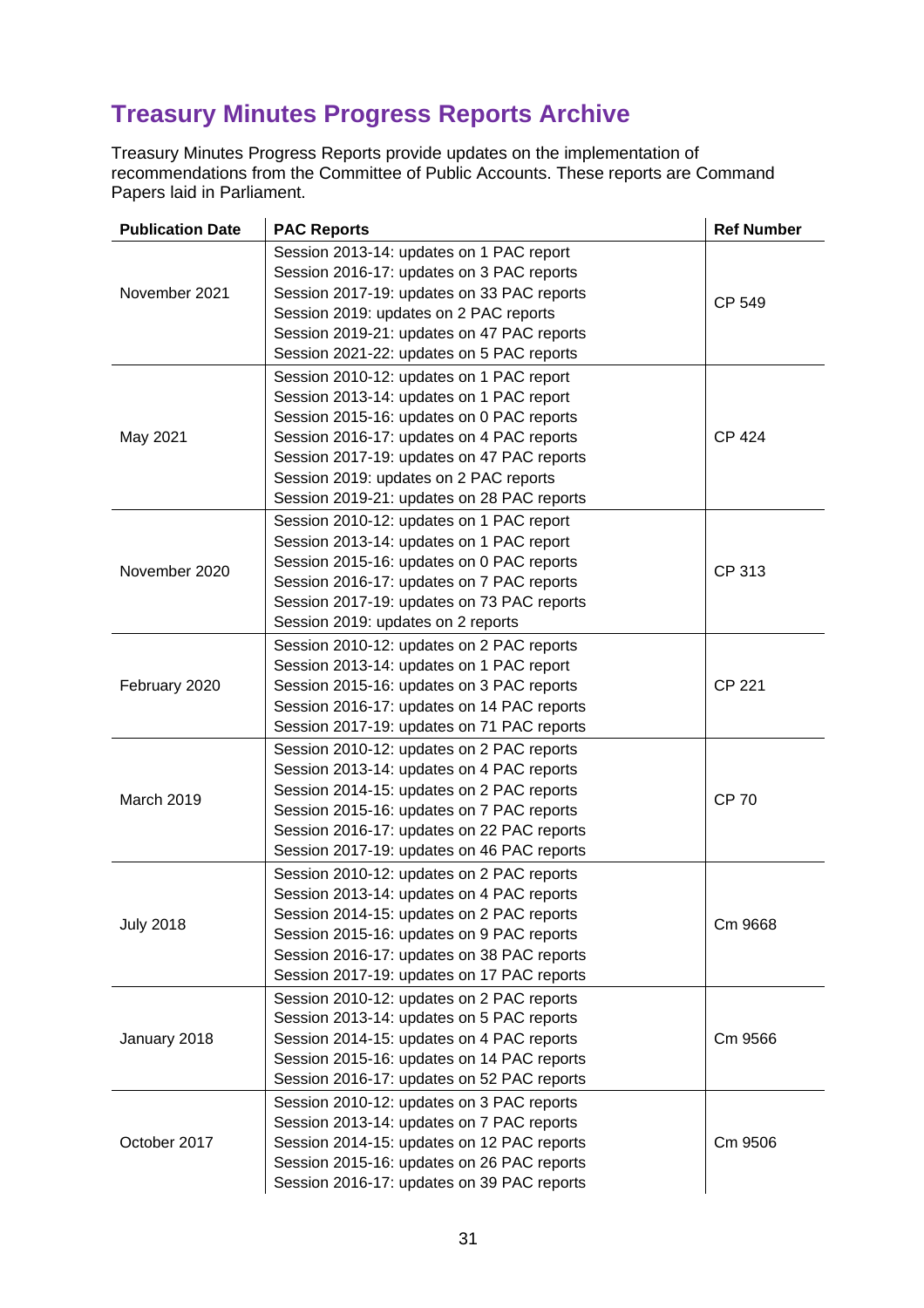| <b>Publication Date</b> | <b>PAC Reports</b>                         | <b>Ref Number</b> |
|-------------------------|--------------------------------------------|-------------------|
| January 2017            | Session 2010-12: updates on 1 PAC report   | Cm 9407           |
|                         | Session 2013-14: updates on 5 PAC reports  |                   |
|                         | Session 2014-15: updates on 7 PAC reports  |                   |
|                         | Session 2015-16: updates on 18 PAC reports |                   |
| <b>July 2016</b>        | Session 2010-12: updates on 6 PAC reports  | Cm 9320           |
|                         | Session 2012-13: updates on 2 PAC reports  |                   |
|                         | Session 2013-14: updates on 15 PAC reports |                   |
|                         | Session 2014-15: updates on 22 PAC reports |                   |
|                         | Session 2015-16: updates on 6 PAC reports  |                   |
| February 2016           | Session 2010-12: updates on 8 PAC reports  | Cm 9202           |
|                         | Session 2012-13: updates on 7 PAC reports  |                   |
|                         | Session 2013-14: updates on 22 PAC reports |                   |
|                         | Session 2014-15: updates on 27 PAC reports |                   |
| March 2015              | Session 2010-12: updates on 26 PAC reports | Cm 9034           |
|                         | Session 2012-13: updates on 17 PAC reports |                   |
|                         | Session 2013-14: updates on 43 PAC reports |                   |
| <b>July 2014</b>        | Session 2010-12: updates on 60 PAC reports | Cm 8899           |
|                         | Session 2012-13: updates on 37 PAC reports |                   |
| February 2013           | Session 2010-12: updates on 31 PAC reports | Cm 8539           |